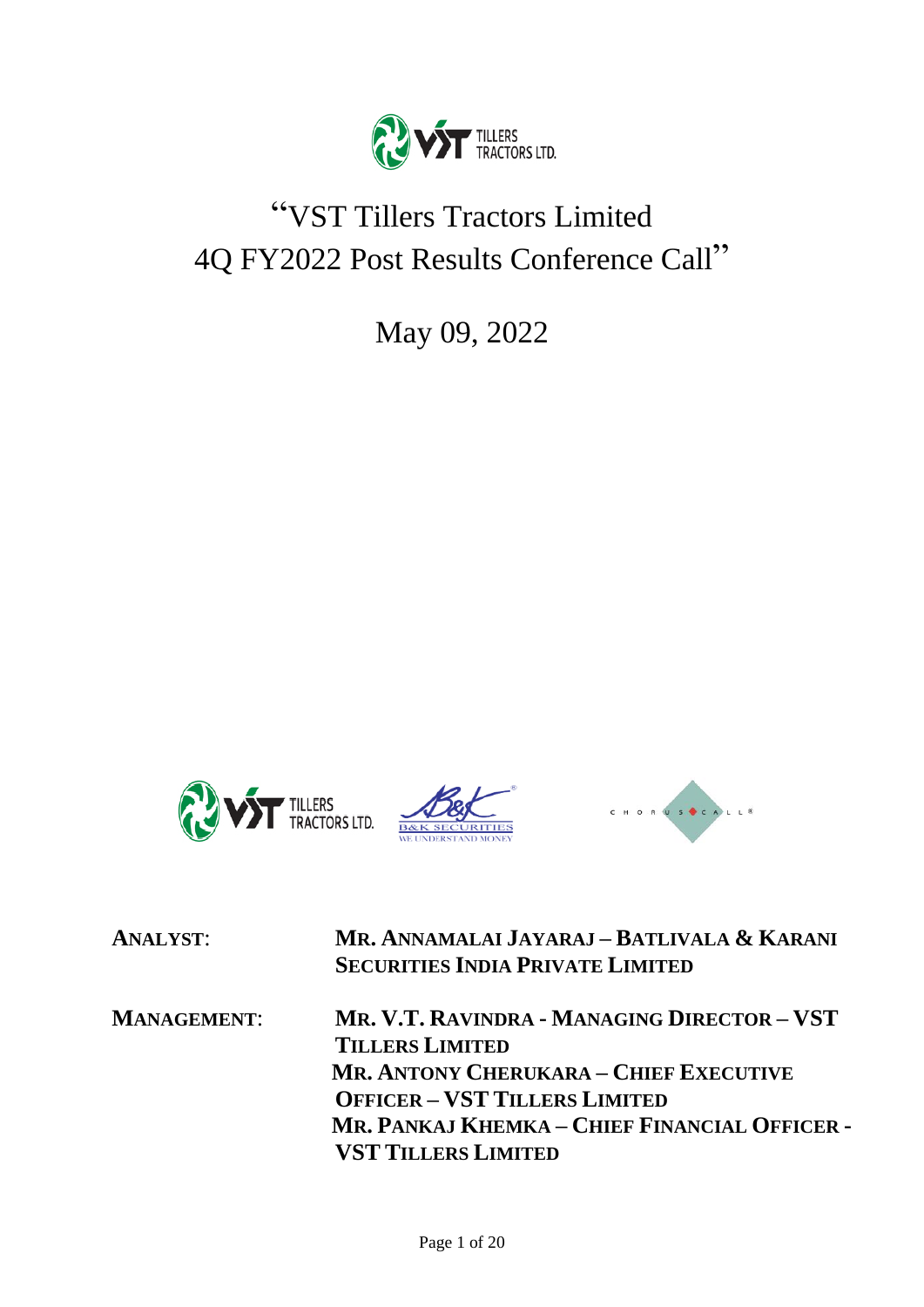

| <b>Moderator:</b> | Ladies and gentlemen, good day and welcome to VST Tillers Tractors Limited 4Q FY2022 Post            |
|-------------------|------------------------------------------------------------------------------------------------------|
|                   | Results Conference Call hosted by Batlivala & Karani Securities India Private Limited. As a          |
|                   | reminder, all participant lines will be in the listen-only mode and there will be an opportunity for |
|                   | you to ask questions after the presentation concludes. Should you need assistance during the         |
|                   | conference call, please signal an operator by pressing "*" then "0" on your touchtone phone.         |
|                   | Please note that this conference is being recorded. I now hand the conference over to Mr.            |
|                   | Annamalai Jayaraj from Batlivala & Karani Securities India Private Limited. Thank you and over       |
|                   | to you, Sir!                                                                                         |
|                   |                                                                                                      |

- **Annamalai Jayaraj**: Thank you. Welcome to VST Tillers Tractors Limited 4Q and FY2022 post results conference call. From VST Tillers Tractors Limited management, we have with us today, Mr. V.T. Ravindra, Managing Director, Mr. Antony Cherukara, Chief Executive Officer, and Mr. Pankaj Khemka, Chief Financial Officer. I will now hand over the call to the management for their opening remarks to be followed by question and answer session. Over to you, Sir!
- **Antony Cherukara:** Thank you. Good evening, everyone and we are very happy to share with all of you the results for the last financial year FY2022 and the Q4 results. I will start with the financial figures for the year. For the FY2022, the revenue has been Rs.853.86 Crores, which is a growth of 11.73% over the previous year. The overall EBITDA is at Rs.158.27 Crores which is 17.82% compared to 17.01% the previous year, which is a growth of 14.82% over the previous year. Operational EBITDA is at Rs.124.18 Crores, which is 14.54% compared to previous year 12.01% which is a growth of 35.33%. PBT is at Rs.132.18 Crores, which is a growth of 10.87% and PAT is at Rs.99.31 Crores which is a growth of 9.41% over the previous year. These are the annual financial numbers.

I will go to the quarterly Q4 FY2022 numbers. The revenue was Rs.218.36 Crores which is a 12.13% increase over the previous year. Overall EBITDA is Rs.36.58 Crores which is a 65.67% increase over the previous year. Operational EBITDA is at Rs.30.15 Crores which is 285.07% over the previous year. PBT at Rs.29.16 Crores which is 66.62% over the previous year and PAT at Rs.22.10 Crores which is 70.91% over the previous year.

Now coming to the numbers of products. We have done 31,776 tillers of which 31,488 is domestic and about 288 is export. This is compared to the previous year's 27,318 and in tractors we have done 7991 tractors against previous year of 8835. The quarterly numbers on power tiller in Q4, we have done 9282 power tillers against previous year 7474 and tractors we have done 1575 against previous year of 1885 so these are the brief numbers of the quarter as well as the year in terms of revenue as well as the volume. I would like to open now for questions.

**Moderator**: Thank you very much. We will now begin the question and answer session. The first question is from the line of Mukesh Saraf from Spark Capital. Please go ahead.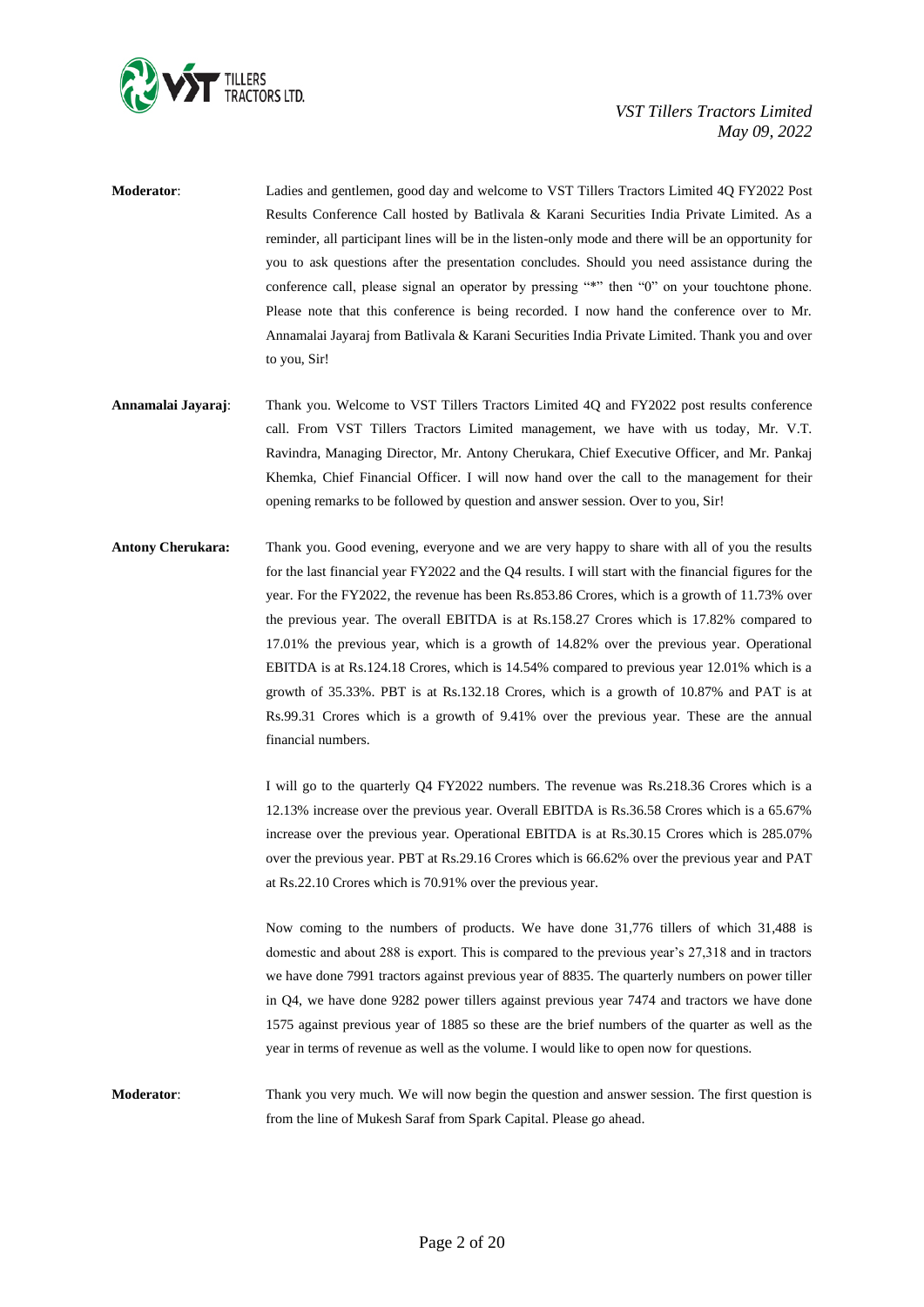

- **Mukesh Saraf:** Good evening and thank you for the opportunity. My first question is on the tractor volumes Sir so we have seen the tractor volumes for this year decline about 10% and if I look at the industry volumes at least in less than 30 HP industry volumes have actually grown about 8% so I just want to understand number one what is the reason why we are losing some market share there and secondly what is our plan with respect to some of these new launches and how are we going to kind of get back to some of those market shares?
- **Antony Cherukara:** The market share primarily loss has been in Gujarat and Maharashtra and this is where the four wheel drive compact tractors go, so if you look at less than 30 HP there are two segments. One is the utility tractor segment and the other one is the four wheel drive compact tractor. so the growth has happened only in the utility tractor segment and in the four wheel drive tractor segment there has not been much growth however we are taking steps in terms of launching more products in that segment. Last year we took initial steps during the second half of last year we launched the 30 HP. Now compact tractors we would be following that with more launches with the same platform this year. We would also be launching new platform of series called EGT which is ergonomically much advanced tractor that will be launched in this year. We have multiple products launches planned in this segment with which we hope to gain back the market share.
- **Mukesh Saraf:** Sir these launches will be now prior to this key season that we are going to see in the next three to four months or this is going to be slightly later?
- **Antony Cherukara:** These launches will happen in the next four to six months.
- **Mukesh Saraf:** Four to six months so after the June to July period?
- **Antony Cherukara:** Yes, when the market in Maharashtra which is mainly for the grape crop during the June and July season at that point we could be able to hit the market.
- **Mukesh Saraf:** Understood and second question is on pricing Sir? In the last quarter you had mentioned that in Q4 we will take some price hikes on both the tillers and tractors segment could you give some sense on how much price hikes you have taken in this Q4 Sir?
- **Antony Cherukara:** Yes, we have taken a price in Q4 in February so now the other companies as you already know have gone in for a price rise in April so we should be looking at further price rise in this quarter as well because the commodity prices have gone up further.
- **Mukesh Saraf:** So what will be the quantum of hike we took in February for tillers and tractors if you can help?
- **Antony Cherukara:** The February price rise in the tune of about 1.5% and going forward we are looking at about 2% to 3% price rise.
- **Mukesh Saraf:** This will be for both these segments Sir tractors and tillers?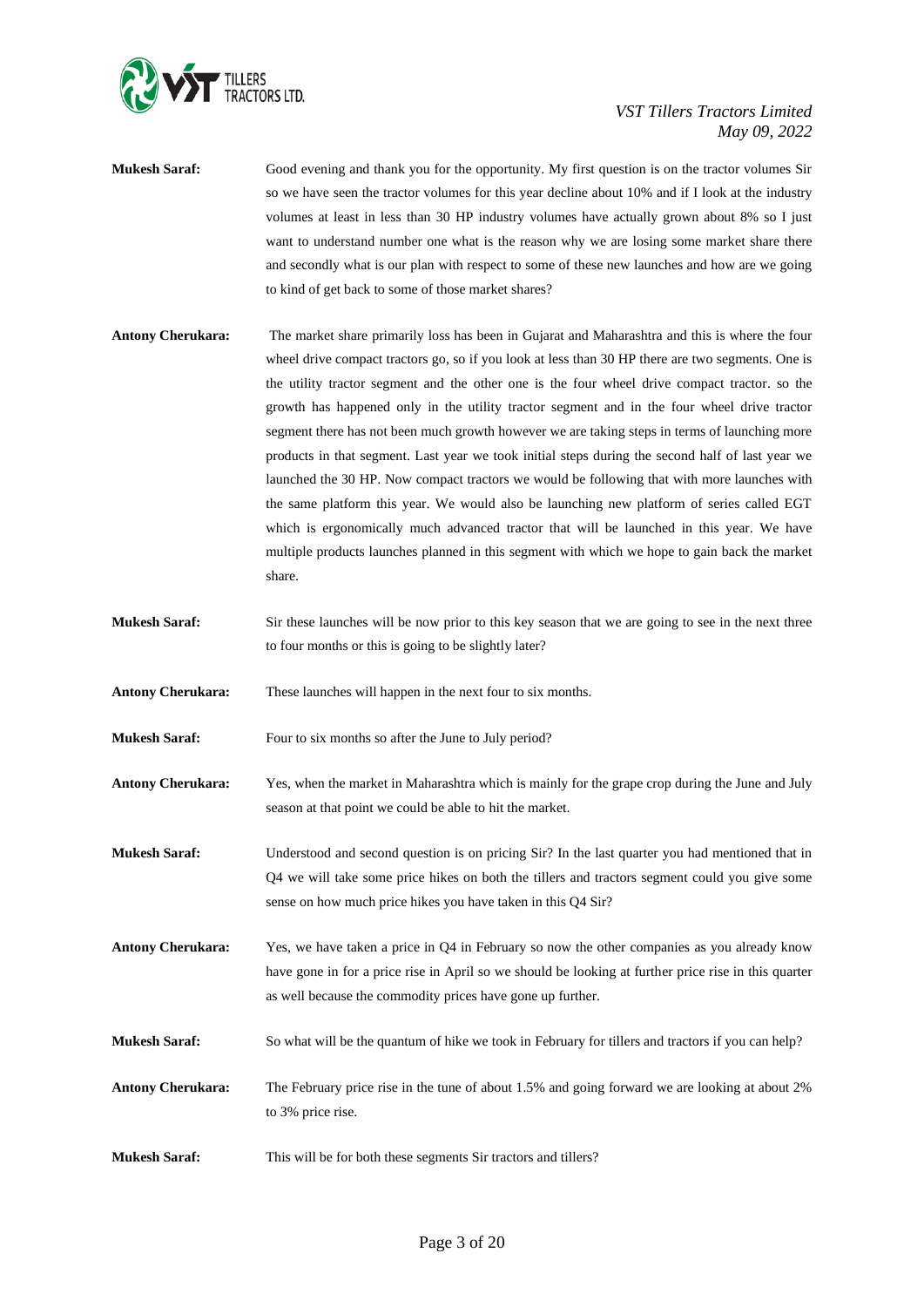

| <b>Antony Cherukara:</b> | Mainly in tractor segment. Power tillers space we have very little room for further price rise.                                                                                                                                                                                                |
|--------------------------|------------------------------------------------------------------------------------------------------------------------------------------------------------------------------------------------------------------------------------------------------------------------------------------------|
| <b>Mukesh Saraf:</b>     | So there as raw materials cost go up we are not able to still pass through pricing there?                                                                                                                                                                                                      |
| <b>Antony Cherukara:</b> | We will have to manage our bottom line through better cost efficiencies and other cost<br>management measures that we are working on which has yielded us results last year also as you<br>can see.                                                                                            |
| <b>Mukesh Saraf:</b>     | Understood Sir and just lastly could you give us the number of tillers within this total number<br>that you have mentioned? How many were B2B tillers that we have sold within this?                                                                                                           |
| <b>Antony Cherukara:</b> | B2B is about 1800 Nos.                                                                                                                                                                                                                                                                         |
| <b>Mukesh Saraf:</b>     | For the year as a whole?                                                                                                                                                                                                                                                                       |
| <b>Antony Cherukara:</b> | For the year as a whole yes.                                                                                                                                                                                                                                                                   |
| <b>Mukesh Saraf:</b>     | Right Sir thank you so much. I will get back in the queue.                                                                                                                                                                                                                                     |
| Moderator:               | Thank you. The next question is from the line of Harsh from Gemavat. Please go ahead.                                                                                                                                                                                                          |
| Harsh:                   | Good evening. Sir my question was on the margin side so we have seen a little bit of a pressure<br>on the gross margin so would you let us know what kind of a cost impact did we have in this<br>quarter and what kind of a cost impact are we expecting going ahead?                         |
| <b>Antony Cherukara:</b> | So right now there is unprecedented inflation which we should be able to look at a price rise of<br>2% to 3% as I just said, so that is for now and volatility continues so to predict what will happen<br>in the future is difficult. We will be looking at it on a quarter-on-quarter basis. |
| Harsh:                   | Got it Sir and any capex so what kind of capex are we looking at for this year Sir?                                                                                                                                                                                                            |
| <b>Antony Cherukara:</b> | We are looking at a capex of about Rs.60 Crores.                                                                                                                                                                                                                                               |
| Harsh:                   | In FY2023?                                                                                                                                                                                                                                                                                     |
| <b>Antony Cherukara:</b> | FY2023 yes.                                                                                                                                                                                                                                                                                    |
| Harsh:                   | This will be towards new capacity or maintenance capex or this is including maintenance?                                                                                                                                                                                                       |
| <b>Antony Cherukara:</b> | Mostly new products and new product development.                                                                                                                                                                                                                                               |
| Harsh:                   | Okay that is it.                                                                                                                                                                                                                                                                               |
| Moderator:               | Thank you. The next question is from the line of Devanshu Sampat from Yes Securities. Please<br>go ahead.                                                                                                                                                                                      |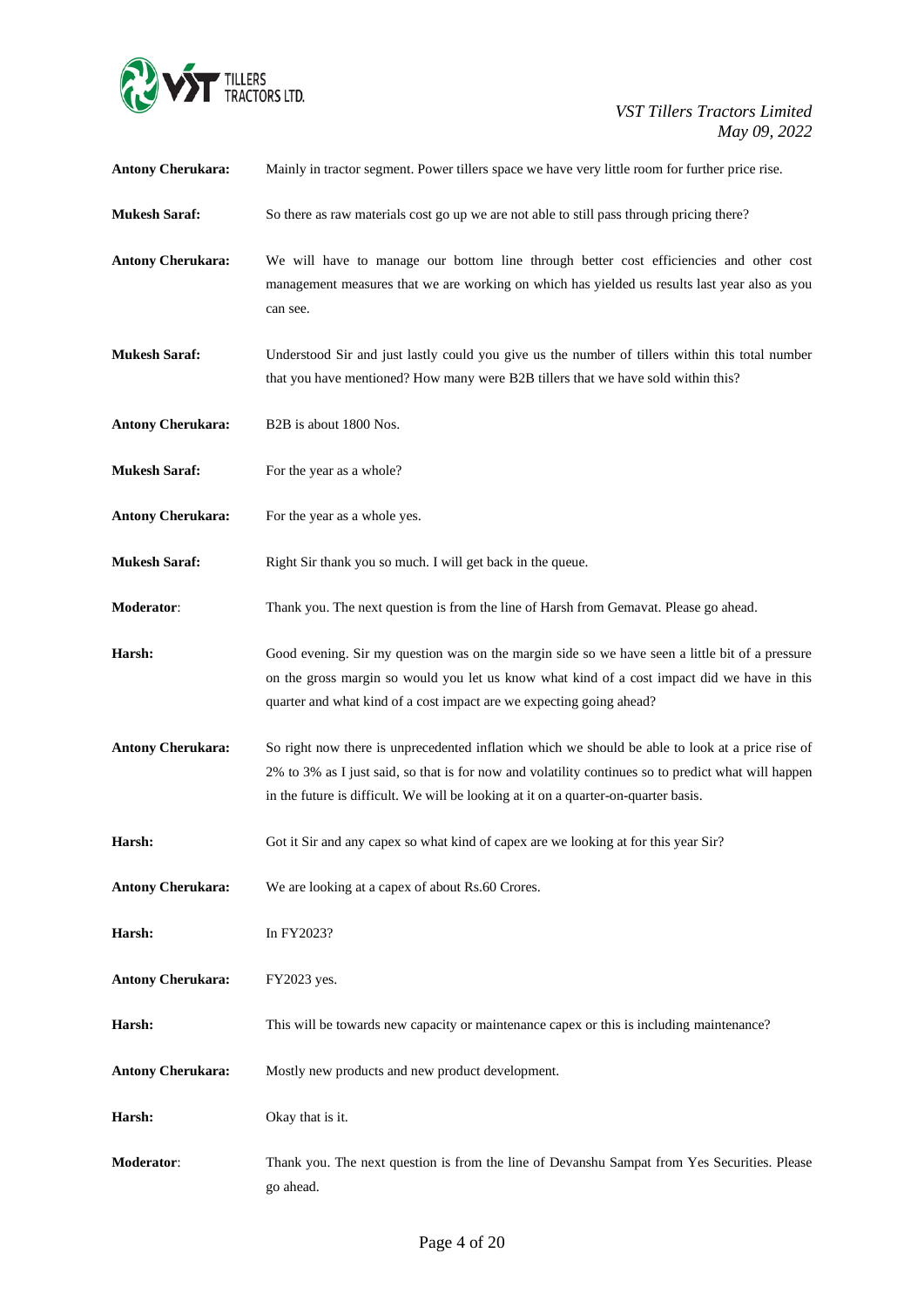

| <b>Devanshu Sampat:</b>  | Good afternoon. A few questions. Can you please let me know what is the increase for the non<br>current investments from Rs.77 Crores to Rs.106 Crores?                                                                                                                                                                                                                                                                                                                                           |
|--------------------------|---------------------------------------------------------------------------------------------------------------------------------------------------------------------------------------------------------------------------------------------------------------------------------------------------------------------------------------------------------------------------------------------------------------------------------------------------------------------------------------------------|
| Antony Cherukara:        | What is the nature of investment you are asking?                                                                                                                                                                                                                                                                                                                                                                                                                                                  |
| <b>Devanshu Sampat:</b>  | Why is there roughly Rs.30 Crores increase in non current investment in this year?                                                                                                                                                                                                                                                                                                                                                                                                                |
| <b>Antony Cherukara:</b> | Non current investment. These are practically into equity linked mutual fund scheme.                                                                                                                                                                                                                                                                                                                                                                                                              |
| <b>Devanshu Sampat:</b>  | What is the investment in US company, currently total?                                                                                                                                                                                                                                                                                                                                                                                                                                            |
| <b>Antony Cherukara:</b> | That is about Rs.23 Crores in total.                                                                                                                                                                                                                                                                                                                                                                                                                                                              |
| <b>Devanshu Sampat:</b>  | Rs.23 Crores so far and Sir just if you can comment on the working capital like last year you<br>mentioned that we have been taking conscious efforts to do so and this year there seems to be a<br>lot of work done on the debtor side as well so can you explain a bit on what has happened and<br>whether this number is something that is sustainable?                                                                                                                                        |
| <b>Antony Cherukara:</b> | Yes, of course as I have shared with you earlier we have been working on TOC base supply<br>chain methodology so that is yielding us results where we have been able to manage inventory<br>very well, so inventory as you know is at about 43 days and the receivables also has considerably<br>come down. The receivables is at about 29 days and all this has been systematically done,<br>process driven, very clear methodologies are in place so hence I think it is very much sustainable. |
| <b>Devanshu Sampat:</b>  | So you think tightening of these receivable days can possibly have an impact on volumes? That is<br>essentially we are being a bit more stricter than what we were earlier?                                                                                                                                                                                                                                                                                                                       |
| <b>Antony Cherukara:</b> | We are working as I repeated before. We are working on a pull base system so the focus is on<br>retail. The focus is on billing based on consumption. We are not building any extra inventory into<br>the channel. The focus is on ensuring dealer profitability through higher rotation for the dealer<br>we believe is the key differentiator for us going forward.                                                                                                                             |
| <b>Devanshu Sampat:</b>  | Got it Sir. Coming to your export volumes can you tell me what the number was for FY2022?                                                                                                                                                                                                                                                                                                                                                                                                         |
| <b>Antony Cherukara:</b> | FY2022 the power tiller export was about 288 Nos and tractor export is about 1400 Nos.                                                                                                                                                                                                                                                                                                                                                                                                            |
| <b>Devanshu Sampat:</b>  | 1400 and FY2023 is the year when your export business is supposed to grow considerably<br>because of one of your tie-ups so would you say that your statement is still correct or are there<br>any delays in the plan and if so could you provide some guidance in terms of the numbers?                                                                                                                                                                                                          |
| <b>Antony Cherukara:</b> | No the tie-up with Zetor is not only for export so there is no delay in that, the international<br>business growth plan is continuing as said before.                                                                                                                                                                                                                                                                                                                                             |
| <b>Devanshu Sampat:</b>  | Internal forecast for volumes this year if you can give some guidance?                                                                                                                                                                                                                                                                                                                                                                                                                            |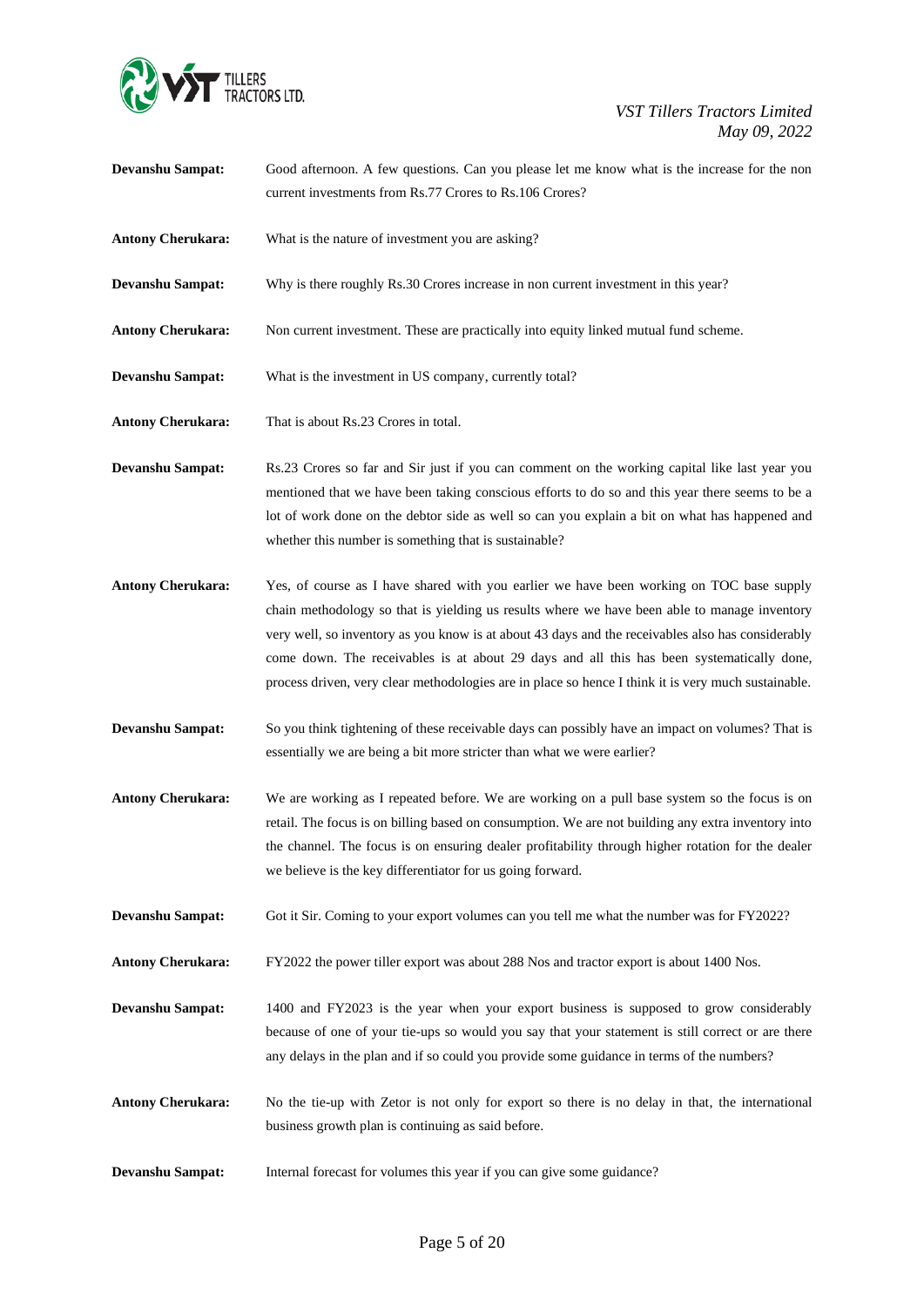

**Antony Cherukara:** I do not have a guidance number on that because as you know things are very volatile today but definitely you can expect growth this year as well.

**Devanshu Sampat:** Sir just last question, so we are generating about Rs.100 Crores of free cash flow per year and cash and cash investments is about Rs.300 Crores to Rs.350 Crores odd so cash is definitely piling up and it is roughly forming about 40% of your balance sheet now and I am not including the noncurrent investments over here and plus also there will be a land sale discussion that is happening so that will be some chunk that will come in as well so can you elaborate a bit on what is your capital allocation policy now and the promoter also did add to their holding a little bit in this December last year so clearly there is some sort of value that the promoter are seeing so are we considering a buyback or is that a part of the plan?

**Antony Cherukara:** We are looking at new opportunities for growth. Currently there is no plan for any buy back but definitely we are looking at faster growth and hence new opportunities. Like I have said before we are looking at inorganic as well as organic growth opportunities where the capital will be utilized.

**Devanshu Sampat:** That is it from my side. Thank you and wishing you all the best.

**Moderator**: Thank you. The next question is from the line of Kaushal Shah from Dhanki Securities Private Limited. Please go ahead.

**Kaushal Shah:** Thank you Sir for the opportunity so you shared the volume numbers for Q4? If you can share the revenue breakup also between tillers, tractors and the other segments?

**Antony Cherukara:** Just give me a second for the revenue figures. For the tiller segment, the revenue for Q4 is Rs.134 Crores and for the tractors it is about Rs.62 Crores.

**Kaushal Shah:** There will be parts or the other segments?

**Antony Cherukara:** The parts businesses is about Rs.20 Crores and the other business all put together is about Rs.19 Crores.

**Kaushal Shah:** Sir you shared the B2B volumes earlier and it was 1800 numbers at least in the past there was this possibility that this particular segment can grow because it was servicing dealers who were earlier selling Chinese make tillers so any particular reason why this particular segment has not picked up and numbers continue to be very modest?

- **Antony Cherukara:** That depends on certification so whatever we supply will have to be recertified by government agencies for the other brands to sell. Last year lot of time was spent on certification so we expect that business to grow.
- **Kaushal Shah:** Right and Sir how many such dealers are servicing now?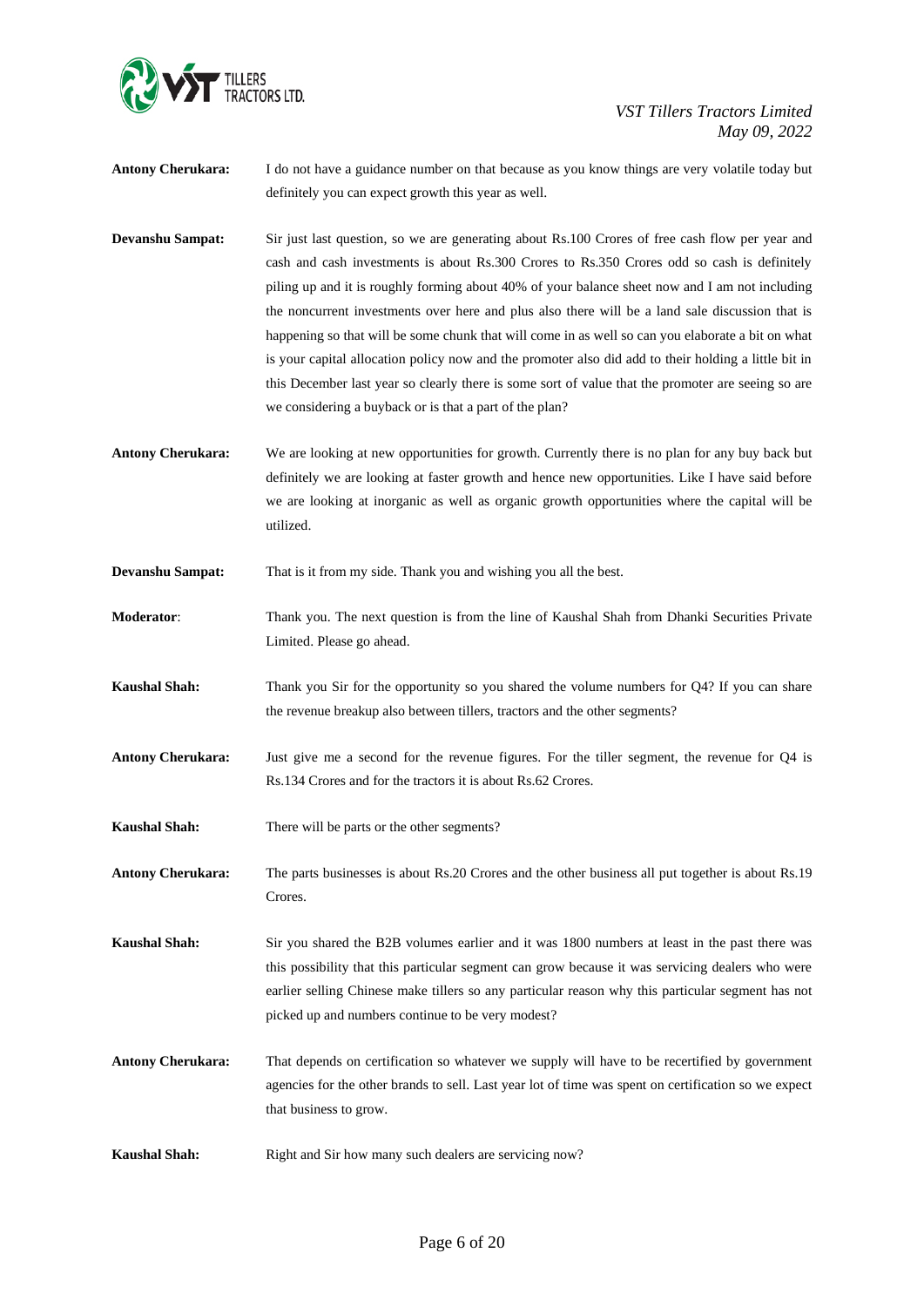

**Antony Cherukara:** We have only two OEMs that we are servicing now.

- **Kaushal Shah:** So directionally Sir can this number grow because at 1800 numbers it is quite a modest number just now so may be in the current year can we look at a very stronger growth in this number or that is unlikely?
- **Antony Cherukara:** Very high level of OEMs are in there because people who are traders typically importing two containers and three containers they are not working on a structural business so that I do not think will come back to us. However these two OEMs plus couple of other OEMs we are in talks with. Will the number be very high? I do not think so, but it should be in the tune of about 3000 to 4000 numbers.
- **Kaushal Shah:** Right some thoughts on the implements business? We have been doing power weeders, we have been doing rotavator and brush cutters so may be some thoughts on where do you see that particular segment in the current year and may be over the next let us say two years?
- **Antony Cherukara:** So last year was the first year when we started this business. I am very happy to say that power weeders we have ventured good growth and we have done over 2000 power weeders. The brush cutters also we have done good volume. We expect that to grow. We would like to see exponential growth in that and we are taking action to grow that exponentially.
- **Kaushal Shah:** Thank you so much Sir.
- **Moderator:** Thank you. The next question is from the line of Saket Kapoor from Kapoor & Company. Please go ahead.
- **Saket Kapoor:** Thank you for this opportunity. Sir I missed the earlier commentary so sorry for repetition Sir. If you give us some more colour on how the business environment is shaping up for both the power tillers as well as the tractor segment? Correct me there Sir we were expecting that the tractor segment will be outperforming going forward from the Q1 as per the understanding from the OEM so if you could give us some more colour and want are the current challenges the company and the industry are facing and how are we going to deal with it Sir?
- **Antony Cherukara:** So the challenges in both the segments are very different. The small farm mechanization space continues to grow. The industry continues to grow in that segment upwards of 20% to 25% CAGR. We also expect to grow at the same rate or slightly better that is what we are aiming at. What we are doing for that is trying to increase our coverage, increase the range of products. We have about 520 dealers now from about 150 dealers two years back. We expect another 200 dealers to be added this year so that should get us the growth with increased coverage and more number of products in that segment. Coming to the tractor segment as I have said we are at about 340 odd dealers currently. Most of the OEMs are at about 900 or 1000 plus dealerships so we have a long way to go in terms of increasing coverage in the market. Second is there are niche segments that we operate in which is the compact tractor four wheel drive segment where we will try and strengthen our position this year with launch of multiple new products. The second major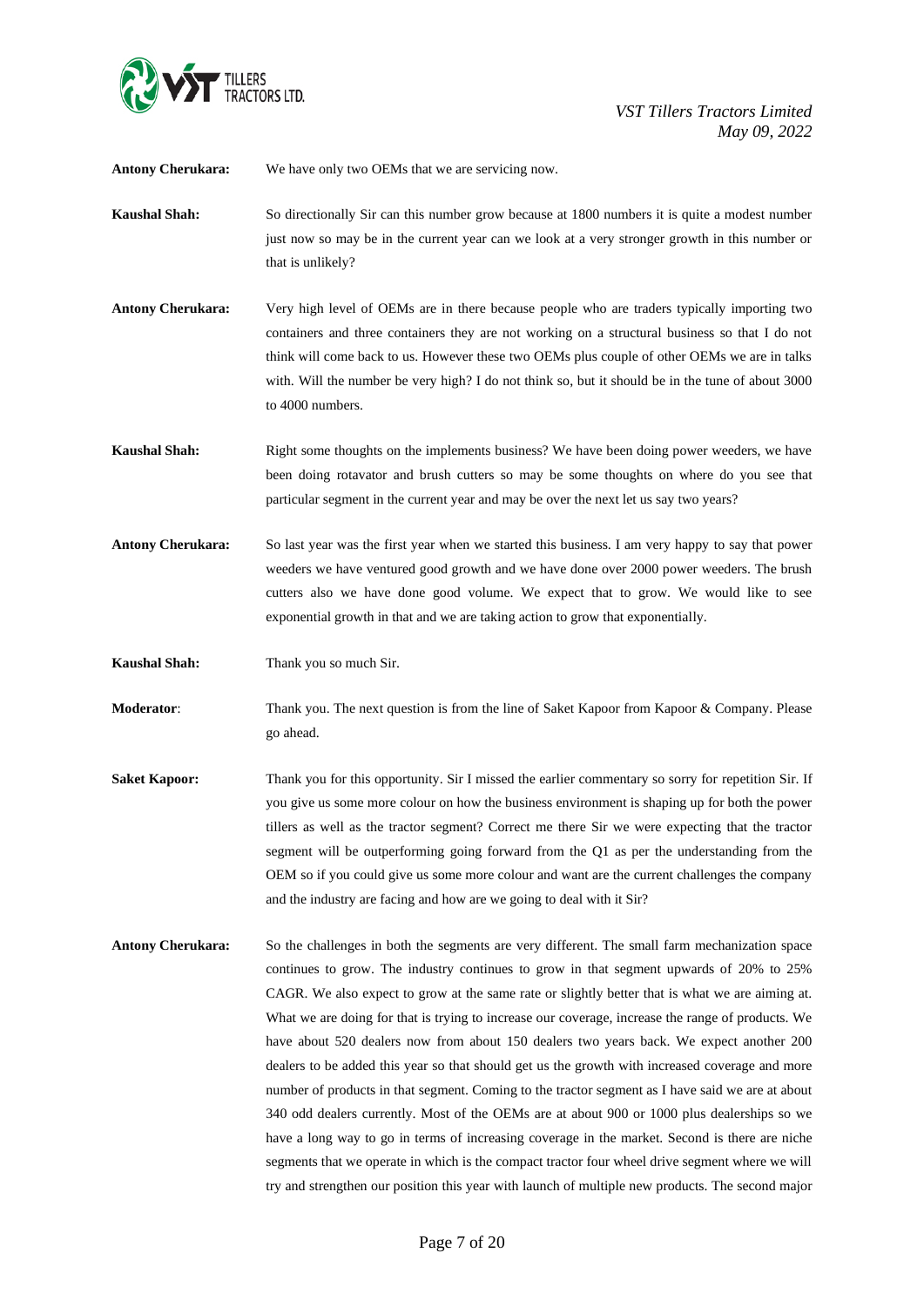

aspect is we do not build volumes by talking at the dealerships. We are working on a pull base system so if you see our retail market share has gone up while the whole sale figures does not reflect what the industry would generally do when the price increase happen that is stocking of inventory. This we would not do because we are focused on pull based system. We believe that should yield us good results because the focus is on the dealer profitability so that is where we have so slightly different approaches in both the segments and I hope I have answered your query.

**Saket Kapoor:** But Sir for the outlook for the sector what is the feedback from the ground and we already two months into this new financial year so if you could give?

- **Antony Cherukara:** We expect both the industry to grow both the power tiller and the tractor industry to grow however it will depend on the monsoons. Prediction is good. The crop prices are better. Improved exports are giving better income to the farmer especially in the wheat growing states so I think all of this will augur well but in the wheat growing states our presence in much lower so how much of that will turn to business for us is comparatively lower compared to companies which are having a very strong presence in North India so however overall if you ask me the industry, the industry is looking at positive growth however there is a disclaimer that is the monsoon.
- **Saket Kapoor:** Right Sir. Sir we did make some investment in the precision equipment I think at Mysore correct me there also so what is the contribution from the unit currently and I think some niche products were being developed there so what is the feedback from that segment and how is it going to contribute in the current year?
- **Antony Cherukara:** So in Mysore we had done some investment for precision components as well as our precision implement foray so last year we have started the manufacturing of implements. We are yet to really scale up in that segment which we intend to do this year.
- Saket Kapoor: What has been the contribution Sir last year from this segment?
- **Antony Cherukara:** It is very small. It is not very significant.
- **Saket Kapoor:** And for the current year are we looking to scale it up to some reasonable levels or still in the pilot stage?
- **Antony Cherukara:** We should get into the double digit level in terms of revenues and that is what we are looking at.
- **Saket Kapoor:** Double digit means Rs.10 Crores?
- **Antony Cherukara:** It can be better than that. I do not want to give any guidance.
- **Saket Kapoor:** I just wanted to understand the base Sir?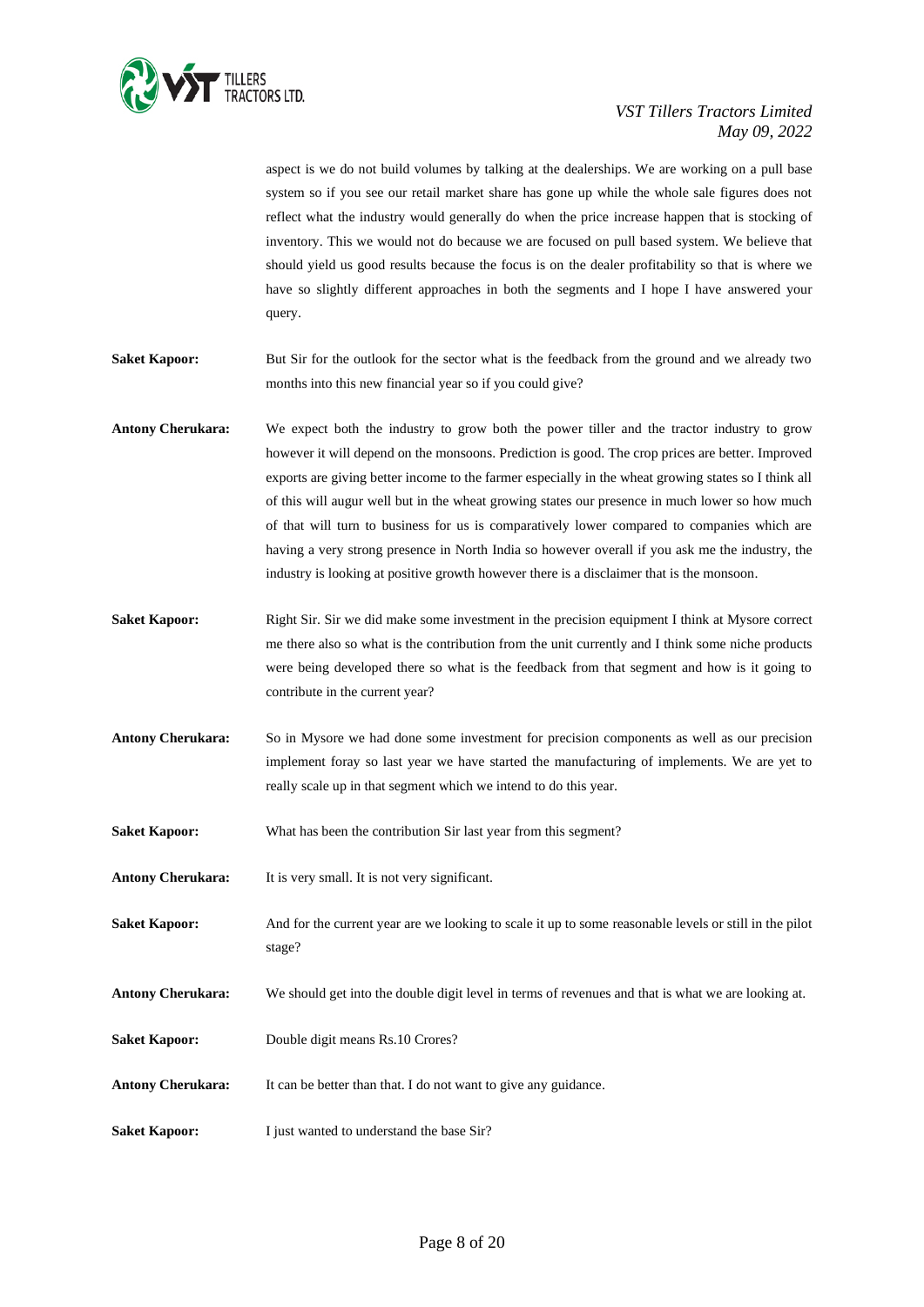

| <b>Antony Cherukara:</b> | We are starting from zero so I think whatever number we do in the double digit should be pretty<br>good. This business is being built for the long term so I believe that in the short term you will not<br>find any big impact on the topline but however as the industry grows farm mechanization grows<br>in India which has got huge potential in India we will be one of the most significant players<br>there.                                        |
|--------------------------|-------------------------------------------------------------------------------------------------------------------------------------------------------------------------------------------------------------------------------------------------------------------------------------------------------------------------------------------------------------------------------------------------------------------------------------------------------------|
| <b>Saket Kapoor:</b>     | Sir in your Rs.3000 Crores topline road map for five years what have you factored in from this<br>unit from the Mysore unit?                                                                                                                                                                                                                                                                                                                                |
| <b>Antony Cherukara:</b> | We want to get implement this business up to at least Rs.100 Crores.                                                                                                                                                                                                                                                                                                                                                                                        |
| <b>Saket Kapoor:</b>     | Annual turnover of Rs.100 Crores and the margins are different in the higher double digits from<br>this segment?                                                                                                                                                                                                                                                                                                                                            |
| <b>Antony Cherukara:</b> | Yes.                                                                                                                                                                                                                                                                                                                                                                                                                                                        |
| <b>Saket Kapoor:</b>     | Right Sir. Sir the volume numbers if you could share in the press release part I think so that will<br>be very helpful? Earlier also we have requested that your press release to be slightly elaborative<br>so that the quarterly volume numbers in a cumulative way and also comparative number year<br>wise and when we are coming up with annual results, the annual volume numbers would have<br>been very helpful Sir in this press release part Sir? |
| <b>Antony Cherukara:</b> | I know but media people stick to one either the financials or the numbers.                                                                                                                                                                                                                                                                                                                                                                                  |
| <b>Saket Kapoor:</b>     | You can add both Sir? It is hardly a page?                                                                                                                                                                                                                                                                                                                                                                                                                  |
| <b>Antony Cherukara:</b> | We will see how best we can manage both.                                                                                                                                                                                                                                                                                                                                                                                                                    |
| <b>Saket Kapoor:</b>     | Sir coming on to one more point? Sir if we take this quarter numbers comparison with March last<br>year Sir the other income was slightly higher? It was Rs.14 Crores and this quarter is Rs.6.5<br>Crores so what has resulted in the lower other income Sir for this quarter?                                                                                                                                                                             |
| <b>Antony Cherukara:</b> | Last year the other income was around Rs.11 Crores to Rs.12 Crores. Basically the write back<br>was around Rs.11 Crores to Rs.12 Crores. This year the write back is around to the tune of Rs.5<br>Crores. I think that is one of the major head under which has come.                                                                                                                                                                                      |
| <b>Saket Kapoor:</b>     | Sir for this year you have mentioned Rs.60 Crores the capex? That is all Sir into the operational<br>capex and no capacity enhancement in that?                                                                                                                                                                                                                                                                                                             |
| <b>Antony Cherukara:</b> | No capacity enhancement very little on some power weeder segment and all that but mostly in<br>the product development.                                                                                                                                                                                                                                                                                                                                     |
| <b>Moderator:</b>        | Thank you. The next question is from the line of Shashank Kanodia from ICICI Securities.<br>Please go ahead.                                                                                                                                                                                                                                                                                                                                                |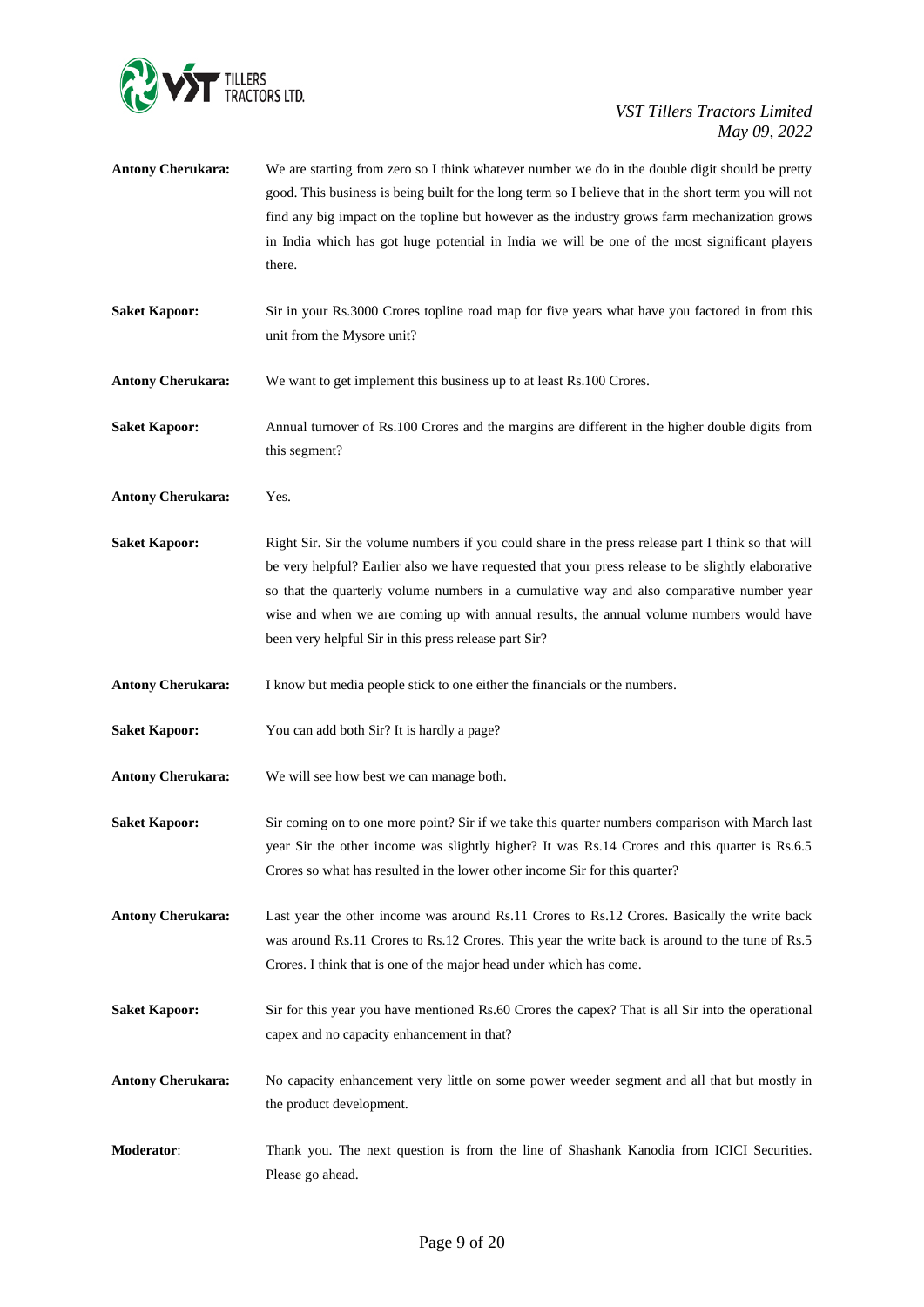

| <b>Shashank Kanodia:</b> | Good evening, Sir. Sir I just wanted to understand what will be the total industry volumes in the<br>case of power tillers and our market share for FY2022?                                                                                                                                                                                                                                                                                                                                                                                                                                                                                                                                                       |
|--------------------------|-------------------------------------------------------------------------------------------------------------------------------------------------------------------------------------------------------------------------------------------------------------------------------------------------------------------------------------------------------------------------------------------------------------------------------------------------------------------------------------------------------------------------------------------------------------------------------------------------------------------------------------------------------------------------------------------------------------------|
| <b>Antony Cherukara:</b> | Power tiller industry I do not have the exact figure but we have a 55% market share. Our volume<br>is 31766 Nos if you do not mind you could just calculate that. 55% is our market share so we<br>have improved market share by 2% this year.                                                                                                                                                                                                                                                                                                                                                                                                                                                                    |
| <b>Shashank Kanodia:</b> | Domestic still be roughly 30,000 units right because 1800 is the contract manufacturing part?                                                                                                                                                                                                                                                                                                                                                                                                                                                                                                                                                                                                                     |
| <b>Antony Cherukara:</b> | Yes right.                                                                                                                                                                                                                                                                                                                                                                                                                                                                                                                                                                                                                                                                                                        |
| <b>Shashank Kanodia:</b> | So that means the industry size is again a 55,000 kind of a unit market right?                                                                                                                                                                                                                                                                                                                                                                                                                                                                                                                                                                                                                                    |
| <b>Antony Cherukara:</b> | Around 55,000 yes.                                                                                                                                                                                                                                                                                                                                                                                                                                                                                                                                                                                                                                                                                                |
| <b>Shashank Kanodia:</b> | So the initial understanding was that 50% to 55% market is controlled by us? The rest 25% like<br>CAMCO and the rest 25% is imported in nature so that should have some back to us right so<br>something like 10,000 units of incremental volumes in terms of contract manufacturing and<br>imports substitution was supposed to come to us?                                                                                                                                                                                                                                                                                                                                                                      |
| <b>Antony Cherukara:</b> | I agree. Industry has slightly grown last year but that entire 10,000 does not come back. Like I<br>told the previous gentleman who asked me this question see any product that has been introduced<br>in the market has to go through certification process, it has to go through the certification for both<br>the OEMs. Many number of months were spent on certification last year so in fact this will be the<br>first full year they will get to operate. We expect the volumes to grow but not to the same 10,000<br>level because I said that 10,000 had a large segment of unorganized players who will be<br>importing two to three containers so that businessman will not come back to this business. |
| <b>Shashank Kanodia:</b> | Sir people have smartly made a way out in importing power tillers in India?                                                                                                                                                                                                                                                                                                                                                                                                                                                                                                                                                                                                                                       |
| <b>Antony Cherukara:</b> | No there is no import happening. There is no import happening of power tillers into India<br>because they will not be able to clear customs if they do that so that is not happening but a large<br>amount of power weeders are being imported. Power weeders are again some smaller phase of<br>power tillers anything below 9 HP is caller power weeder so that large amount of import is<br>happening.                                                                                                                                                                                                                                                                                                         |
| <b>Shashank Kanodia:</b> | You mean to say that power weeders have kind of cannibalized some position of power tiller<br>market?                                                                                                                                                                                                                                                                                                                                                                                                                                                                                                                                                                                                             |
| <b>Antony Cherukara:</b> | Not really because both are very different segments and power weeders are very much smaller<br>compared to a power tiller so these segments are very different. As you can see even after the<br>imports, the industry has grown slightly and we expect this year the growth to get stronger.                                                                                                                                                                                                                                                                                                                                                                                                                     |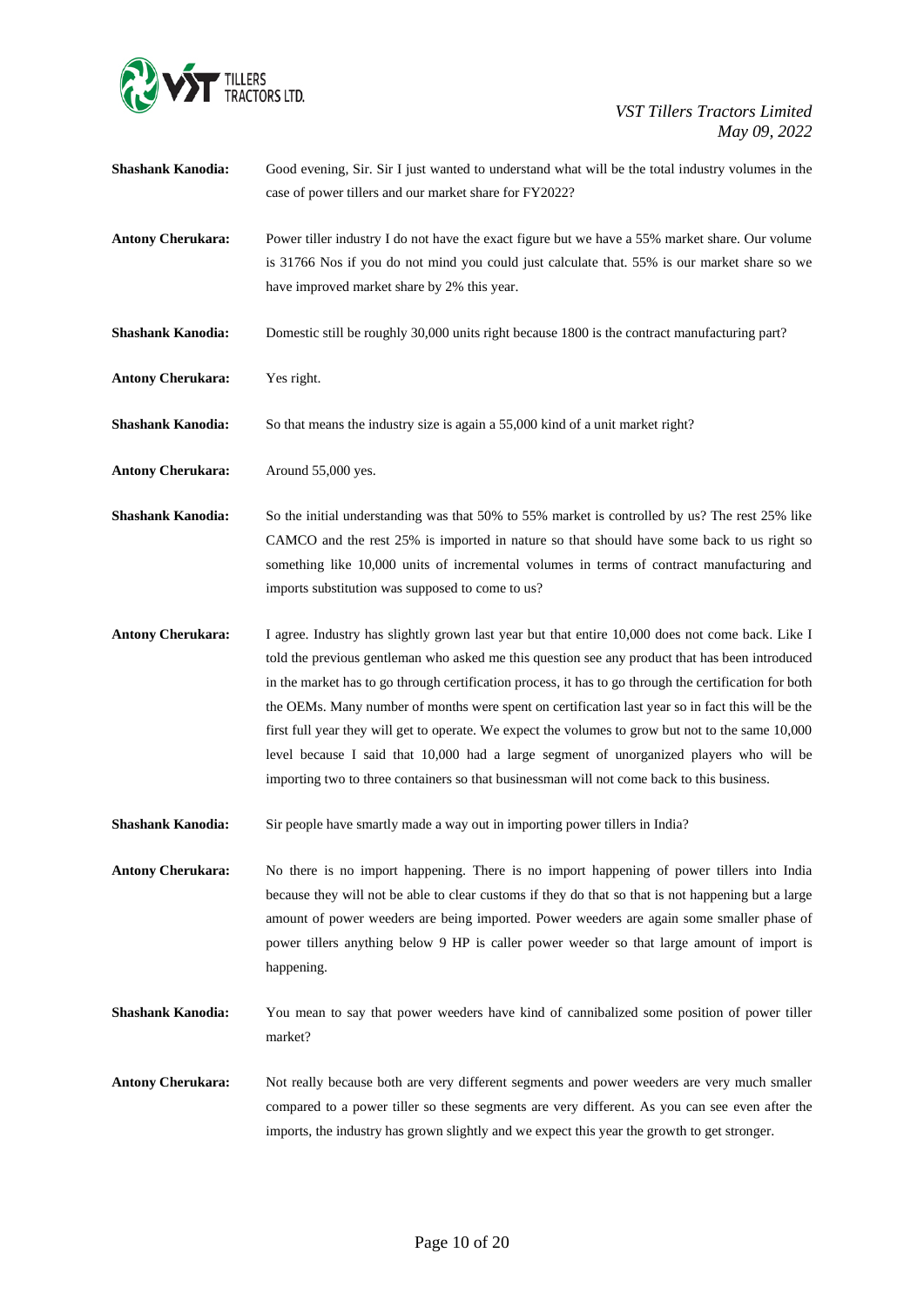

- **Shashank Kanodia:** Secondly Sir for the tractor division you have been guiding industry leading volumes so are we happy with the performance for the last fiscal so do you feel that we have grown ahead of the industry?
- Antony Cherukara: We are working on a particular strategy that I said that is focused on pull based system on retail so if you look at the retail market share we have done well, but if you look at the whole sale market share which is leading channel inventory we have not followed the industry in terms of building that inventory. We believe that the key differentiation is going to be profitability of dealers in the market so we are sticking to that principle and you will see growth happening. If you ask me are you happy with the growth? definitely not. I am not happy with any growth that is happening, but then we need to grow faster so you will see that growth happening, but we will stick to that strategy. You may not see the same momentum, if whole sale billing happens in industry, will industry follow the same trend? it may not happen because we will follow the retail and consumption based model.
- **Shashank Kanodia:** Lastly if you can share the absolute rupees Crores number for power tiller and tractor sales for the full fiscal year?
- **Antony Cherukara:** The power tiller business is about Rs.133.87 Crores for Q4.
- **Shashank Kanodia:** I need it for the full year Sir? We have it for the quarter, for the full year?
- **Antony Cherukara:** Full year is Rs.458.7 Crores for power tiller and tractor is Rs.294.23 Crores.
- **Shashank Kanodia:** Sir what kind of growth projection should we work for next fiscal FY2023?
- **Antony Cherukara:** This year I am not giving any guidance simply because our situation is very volatile.
- **Shashank Kanodia:** But we feel that we can achieve our target of Rs.3000 Crores of sales by FY2025?
- **Antony Cherukara:** If the growth journey continues and all the plans are in place to move towards that objective because the key objective for VST Tillers Tractors Limited was to move out of stagnancy. I think in the last three years what we have achieved is move out of stagnancy and go into the growth momentum and so I think that will continue now. Because of the volatility of the situation, commodity, supply disruption and still we are yet to see the monsoon completely playing out so we do not know for sure what to expect, however our plans are in place to chase down that vision and like I said the primary purpose of getting into growth momentum has been achieved and we will see growth happening at VST Tillers.
- **Shashank Kanodia:** Sure Sir. Thank you so much and wish you all the best.
- **Moderator**: Thank you. The next question is from the line of Sunny Agarwal from SBI Securities. Please go ahead.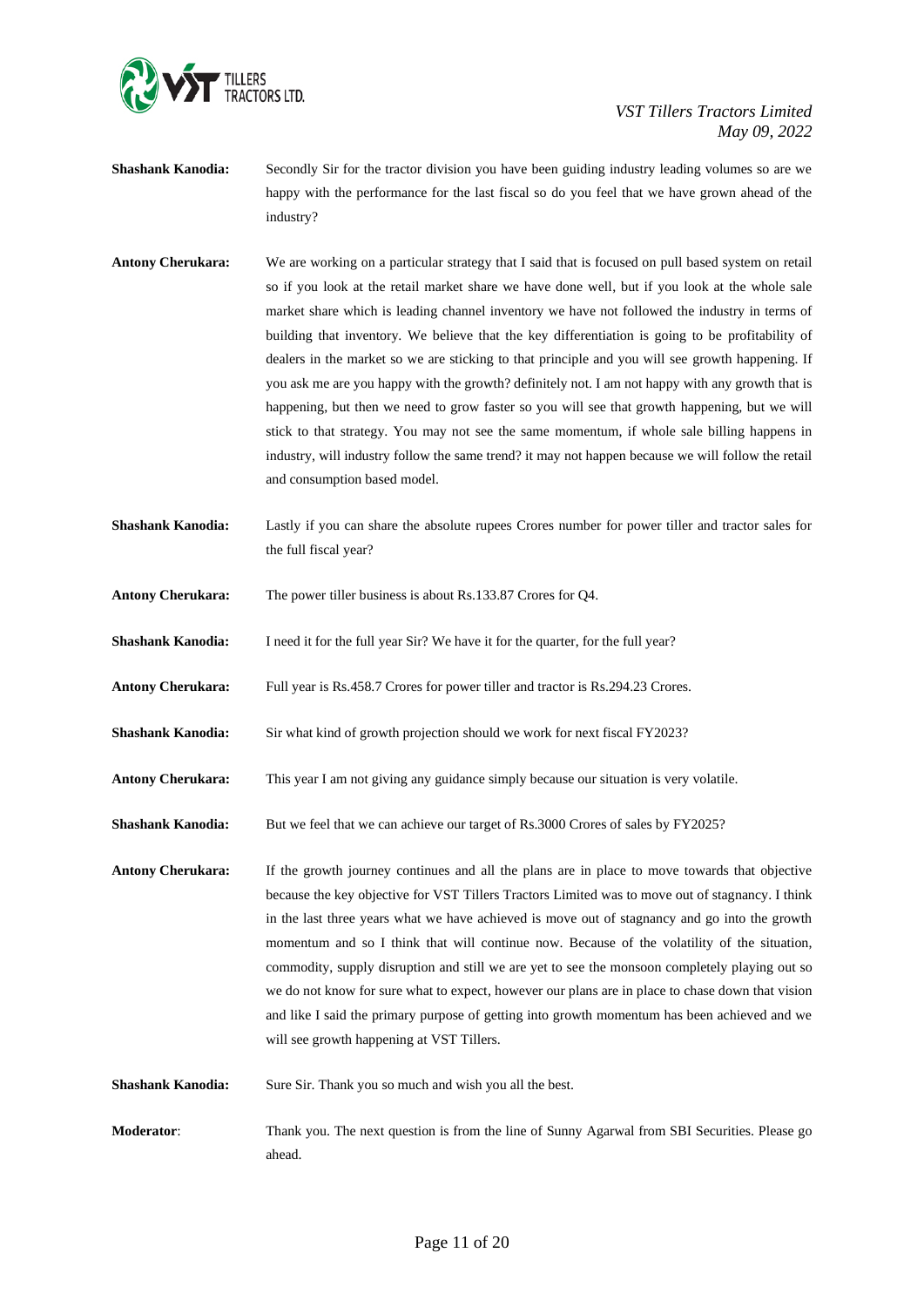

**Sunny Agarwal:** Good evening, Sir. Sir just continuing on the last question so for a target of Rs.3000 Crores by 2025 what will drive this numbers so if you can just throw some more light on this, thank you?

- **Antony Cherukara:** Like I have said with you before we have done multiple projects for that. Some of those projects are going live this year. One is the VST Zetor joint venture which will go live this year. Multiple products are being launched. We are working globally to expand our presence both in Europe, Africa and this year into Latin America so this should give us growth. We are working on range of products both in the small farm mechanism space and also the tractor space. In the tractor space both in the compact tractor competing with all the international players that is present in India. Also we are lunching these new products internationally so that should give us growth. The second big thing is the higher HP segment, in this we will be making a larger presence this year with the launch of VST Zetor products so all these put together we are on a growth path. We have started working on multiple verticals which I have shared with you before one of them being the implements vertical which I said is insignificant today but we believe in the long term it will grow and it will be significant number. We are looking at working with technology partners to launch new products. We have invested into the electric growth story so all these put together, we intend to get to the milestone that we have created for 2025. We will also be looking at inorganic growth for that.
- **Sunny Agarwal:** Sir on the electric side so how fast you feel that electric or may be electric tractor or electric implements or electric units will get penetrated in the agriculture sector so if you can throw some light on that also?
- **Antony Cherukara:** It will take some time. It will not be before 2027-2028 before significant volumes in thousands will start happening in India especially in the compact tractor space. I think we will be ready by then more than ready by then for the entry into the electric tractor space.
- **Sunny Agarwal:** Thank you Sir and all the best.
- **Moderator**: Thank you. The next question is from the line of Noel Vaz from Asian Market Securities. Please go ahead.
- Noel Vaz: Thank you for giving me the opportunity. I just wanted to get some clarity on the certification process that you have described? Could you exactly tell me what is involved with it and how long does the process normally take that is all from me?
- **Antony Cherukara:** The certification of power tillers is done in South India institute called SRFM TTI which is southern region farm machinery and tractor testing institute so typically it takes anywhere between three to six months to get a complete test report from this institute and in the case of tractors it happens in Budni. That takes anywhere between eight months to 16 months.
- **Noel Vaz:** What is the criteria under which the certification is done I just want to know?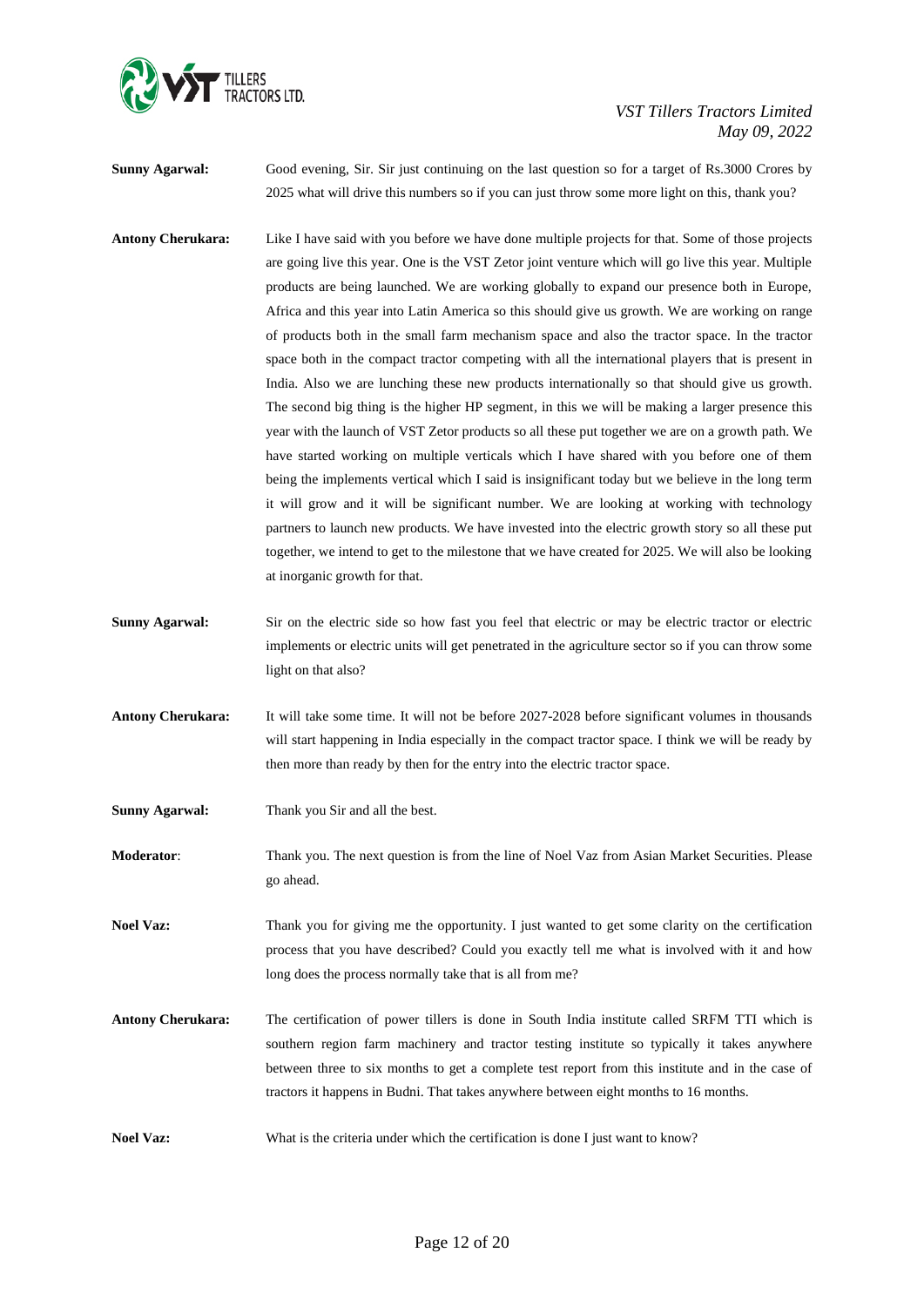

**Antony Cherukara:** There is a whole list of test procedure. We have to meet the norms for the engine. We have to meet the norms for transmission, sound level, braking efficacy, and reliability so there is a whole host of testing standards that will be tested. There will lab tests and also field tests so it is a very elaborate procedure.

Noel Vaz: Thanks.

**Moderator**: Thank you. The next question is from the line of Rahul Jain from Credence Wealth. Please go ahead.

- **Rahul Jain:** Thanks for the opportunity. Sir with regards to the higher HP tractor segment so what kind of numbers we have ended this year with and how do we look at the numbers going ahead and you also mentioned about Zetor coming in this year so that is expected in somewhere around Q2 or Q3 of this year?
- **Antony Cherukara:** Yes, Q3 of this year this last financial year the growth has remained flat. This year is where we are looking at new product launches so we have done about 900 numbers last year which is almost similar to the previous year however with the growth of dealership happening in the Northern market we did not want to grow much in the last year in the Northern market because of products were not ready so UP, MP, Rajasthan and all the other markets which are mainly higher horsepower market, we will be growing the dealership network rapidly this year and with that we will be launching the products from VST Zetor stable by Q3.
- **Rahul Jain:** So out of the dealer network which we are taken up to almost 500 plus typically there will some dealers do or what will be the number of dealers in this Northern market where incremental addition which has been done?
- **Antony Cherukara:** 500 is for the power tiller segment. The tractor is at about 340. In the Northern market it will be 40 to 50 dealers only at the moment.

**Rahul Jain:** For the next 12 months what kind of addition do we foresee?

**Antony Cherukara:** We are looking at adding at least 100 dealers in the North.

**Rahul Jain:** Typically Sir how has been the response till now with this 40 to 50 dealers with regards to our product acceptance and regards to the market price and the competitiveness over there with regards to the kind of dealership margins we are offering to the dealers? How has been the initial response?

**Antony Cherukara:** It has been reasonably good I would say because almost all the dealers have been with us almost one to one and a half years now and they are waiting for new products from us. They are also looking at the VST Zetor products to come in and help the growth of these dealers.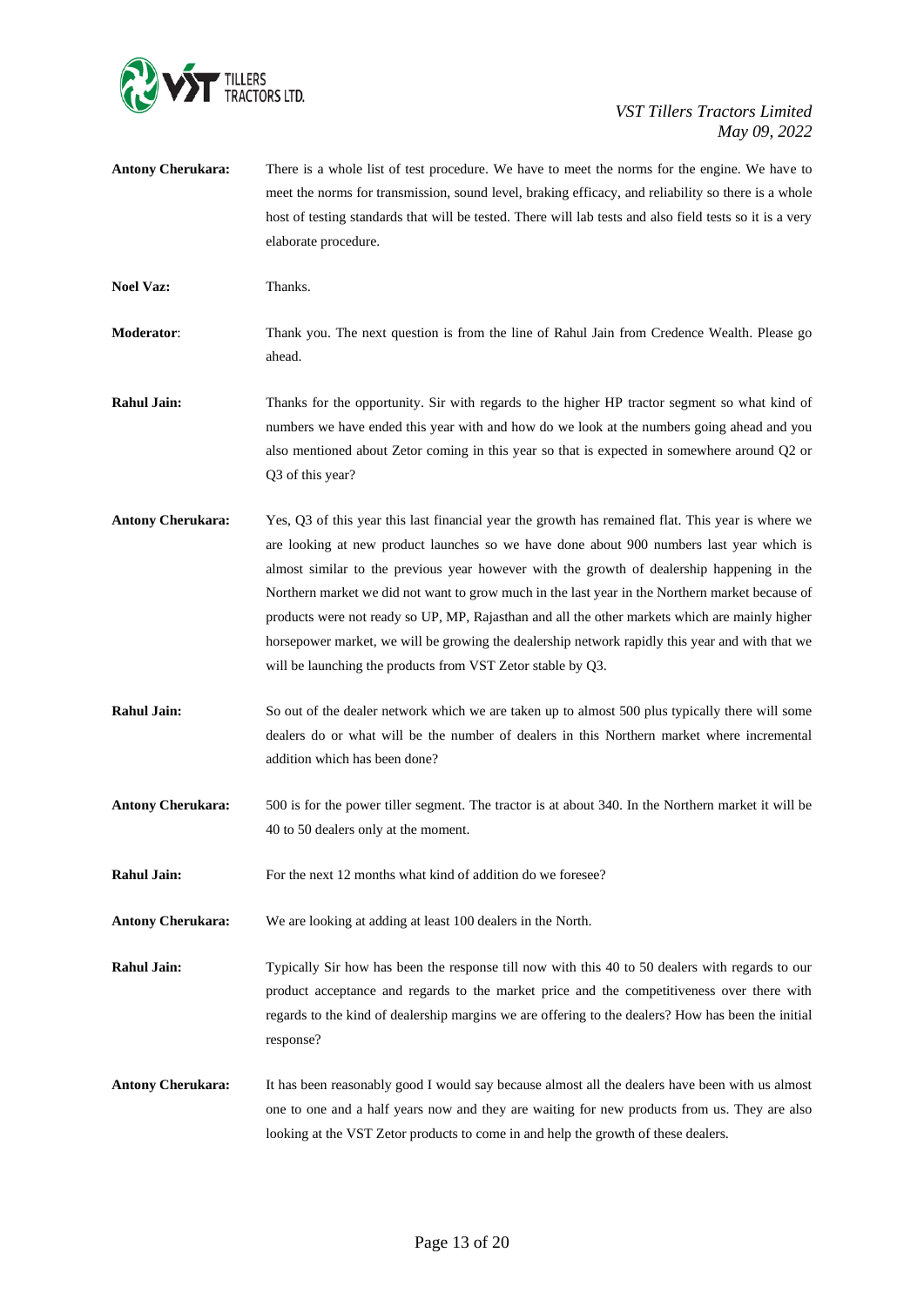

| <b>Rahul Jain:</b>         | Is there some ball park number like generally typically a single dealer will give you X amount of<br>tractors sales in a year? Do you work with that?                                                                                                                                                                                                                                                                                                                                                                             |
|----------------------------|-----------------------------------------------------------------------------------------------------------------------------------------------------------------------------------------------------------------------------------------------------------------------------------------------------------------------------------------------------------------------------------------------------------------------------------------------------------------------------------------------------------------------------------|
| <b>Antony Cherukara:</b>   | We work on the ROI of dealers and we do not have a particular number to give you right away.                                                                                                                                                                                                                                                                                                                                                                                                                                      |
| <b>Rahul Jain:</b>         | I am asking so because I think within Rs.1000 Crores top line expected for tractors out of the<br>Rs.3000 Crores we had spoken earlier that a good chunk of about Rs.500 Crores to Rs.600<br>Crores can be done from higher HP tractors, which is why I was trying to go into more details<br>with regards to this segment?                                                                                                                                                                                                       |
| <b>Antony Cherukara:</b>   | Tractors business will be around close to Rs.1000 Crores. This is what I have shared with you. I<br>have not looked at a segmental revenue at least I have not shared those numbers. We are looking<br>at tractors to be around Rs.1000 Crores.                                                                                                                                                                                                                                                                                   |
| <b>Rahul Jain:</b>         | And just to get a sense that in some of the calls recently not just tractor segment but other<br>segments which we are catering to the rural India or agri dependent products the commentary<br>coming from some of this companies has been that rural seems to be picking up because of<br>increase in MSE prices and better rabi crop so I do understand rainfall is still away and it is a<br>difficult call to take? Do you compared to last year do we see some better activity on the ground<br>in terms of rural off take? |
| <b>Antony Cherukara:</b>   | I definitely feel that this year looks positive at the moment, but there are multiple factors<br>especially on the commodity front. If the prices keep rising the way it is priced and if we have to<br>pass on to the consumers, I think it will have a detrimental effect on the demand.                                                                                                                                                                                                                                        |
| <b>Rahul Jain:</b>         | Thank you so much Sir.                                                                                                                                                                                                                                                                                                                                                                                                                                                                                                            |
| Moderator:                 | Thank you. The next question is from the line of Niteen S Dharmawat from Aurum Capital.<br>Please go ahead.                                                                                                                                                                                                                                                                                                                                                                                                                       |
| <b>Niteen S Dharmawat:</b> | Thank you for the opportunity. I wanted to know about this real estate parcel? Last year you<br>mentioned in our con call that beyond one or two years you will consider it so what is the status<br>now? Are we considering anything on that?                                                                                                                                                                                                                                                                                    |
| <b>Antony Cherukara:</b>   | You are right. We will definitely consider it. I think as any progress is made on that we will<br>definitely let you know. Right now there is nothing to share on that front.                                                                                                                                                                                                                                                                                                                                                     |
| <b>Niteen S Dharmawat:</b> | Got it. Thank you so much.                                                                                                                                                                                                                                                                                                                                                                                                                                                                                                        |
| Moderator:                 | Thank you. The next question is from the line of Sushithal from Samatva Investments. Please go<br>ahead.                                                                                                                                                                                                                                                                                                                                                                                                                          |
| Sushithal:                 | Thank you for this opportunity. I have two questions. The first one is Sir how has been the<br>experience with segments in sector for the last one year? What were your key earnings and like                                                                                                                                                                                                                                                                                                                                     |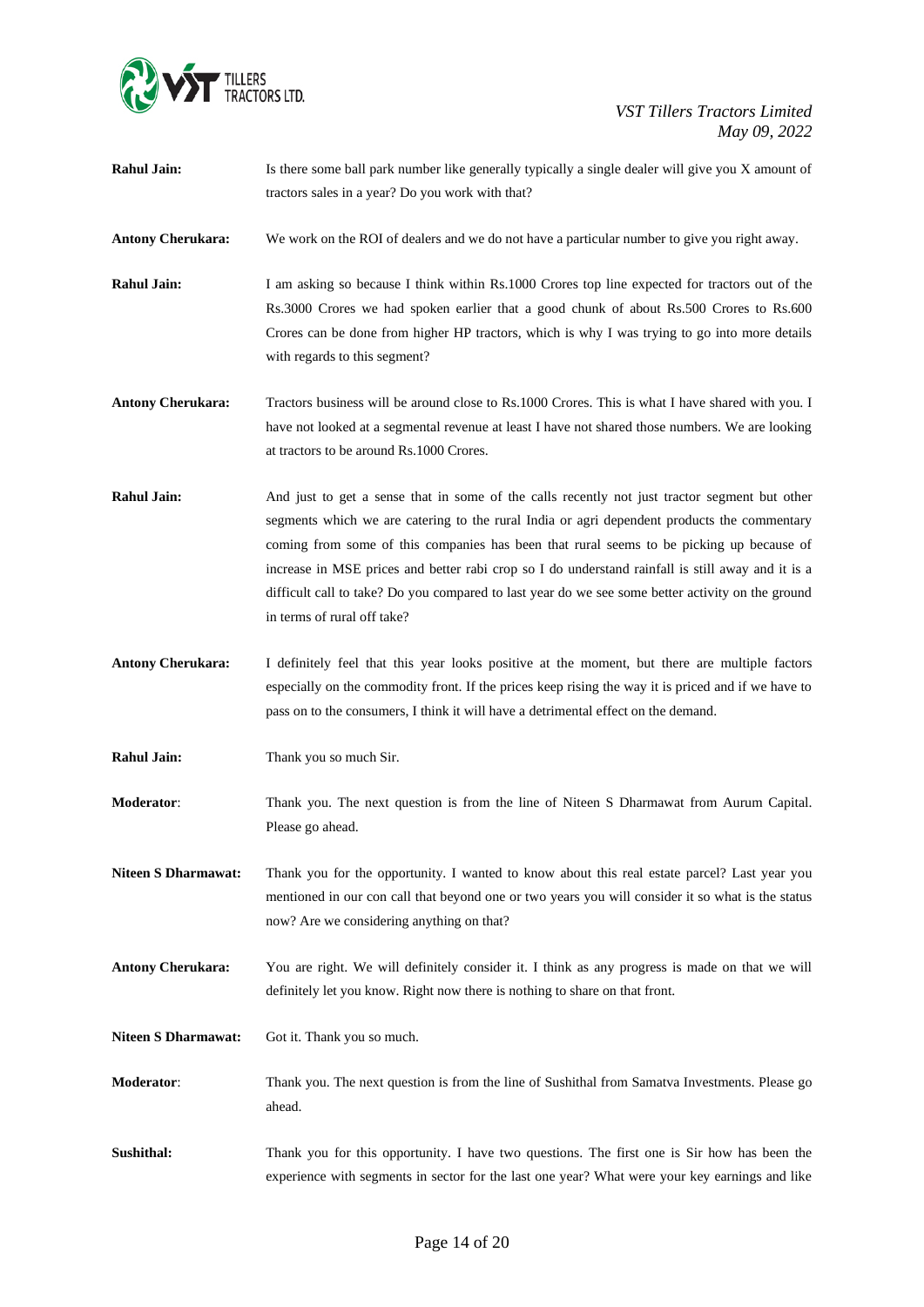

how do we see it going forward and also when you sell dealers with regards to the total tractors or tillers would all dealers be fairly same segments products as well?

- **Antony Cherukara:** So we have dealers separately for the small farm mechanization segments and we have dealers separately for the tractor segments so that is an action that we took two and a half to three years back that we will have separate dealers so for the tractors we have around 340 dealers now and for the small farm mechanization we have around 520 dealers now, which continues to expand. The next two to three years the dealership network will continue to expand. We will have about 800 to 900 tractor dealers and we would like have about 1000 dealers for the small farm mechanization segment so it will continue to expand.
- **Sushithal:** How was your experience being in the last one year Sir like what are things your key leanings would be and how would you think you would change your strategy in the next two years?
- **Antony Cherukara:** If you look at our last one year see if you look at FY2020 we grew at about 40% plus. Last year our revenue growth has been 12% so we are at about 25% to 26% CAGR. We need to get to about 40% to 45% CAGR to be closer to the Rs.3000 Crores plus in inorganic which will help us to get to that Rs.3000 Crores. The key focus of the company today is to how to accelerate faster in terms of execution, how to accelerate faster in terms of revenue growth. The key verticals have all been set up. Now the key is execution and the entire focus of the company is on faster execution.
- **Sushithal:** Got it and Sir can you throw any light on the tiller industry like we are seeing the new products being launched like Swaraj so can you let us know what is happening on the ground and does the company have any plan to launch any product to take on such specific products?
- **Antony Cherukara:** I do not have any comments on the competition products, but I can tell you we have studied it closely. We have to be innovative. Last year we were among the most innovative companies in India, CII awarded us. In fact we had the ninth position among the innovative companies so definitely VST will continue to innovative. We will provide solutions to small and marginal farmers. Definitely this is one area you will find lot of innovation coming from our end in the next two to three years.
- **Sushithal:** Great. Thank you for the opportunity.
- **Moderator:** Thank you. The next question is from the line of Shashank Kanodia from ICICI Securities. Please go ahead.
- **Shashank Kanodia:** Sir in one of the previous interactions you used to mention that now a days farmers are not waiting for subsidy release for power tillers purchase so what will be the proportion of sales coming from retail?
- **Antony Cherukara:** Power tiller yes you are right. They do not wait for subsidiary to be announced but it is not they do not want subsidiary. Every single customers applies for subsidiary, but since it is direct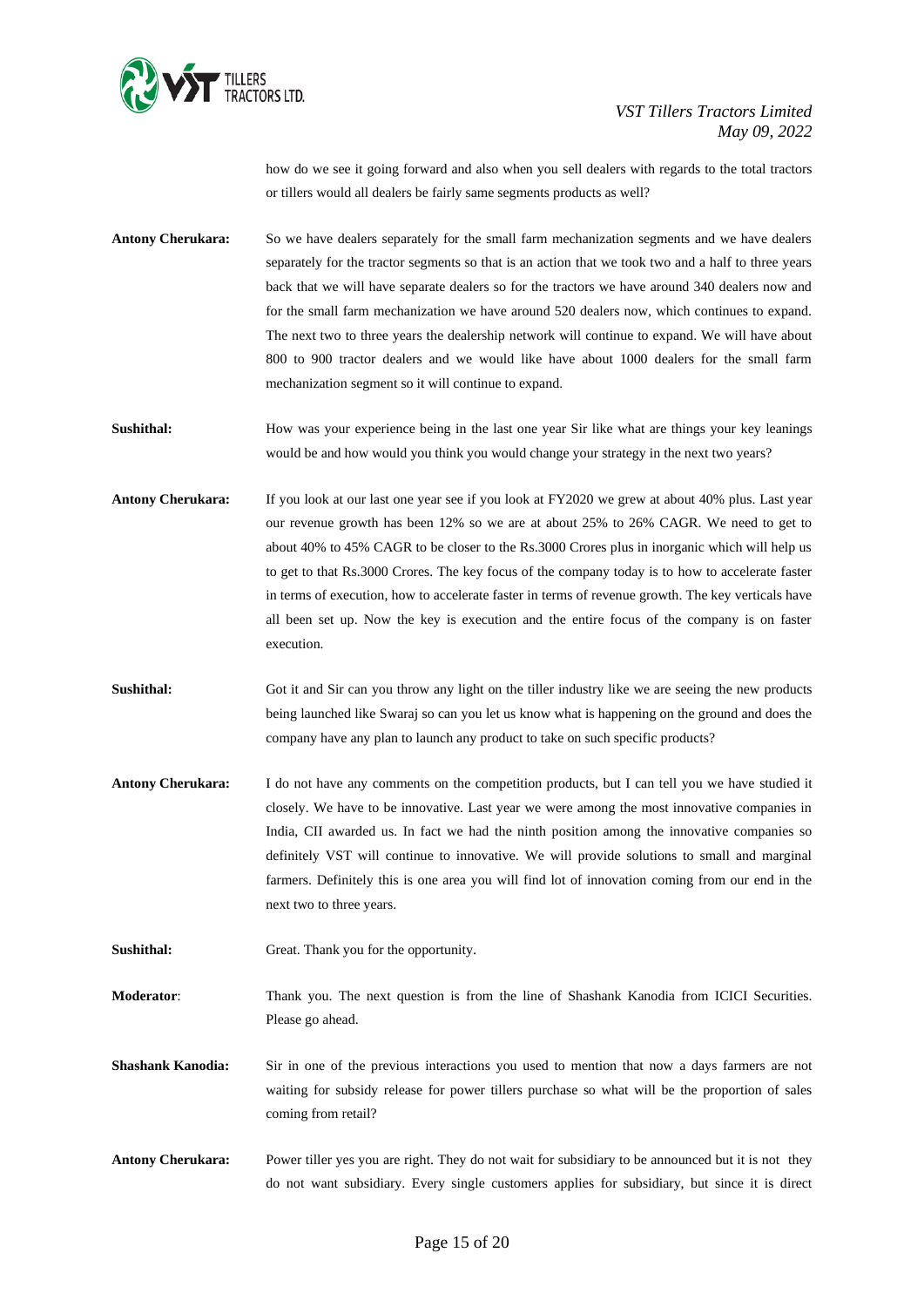

benefit transfer they do not wait for the subsidiary to be announced anymore. They go ahead when the need is there and then they apply for subsidiary. Many of them get it. Many of them do not get it.

- **Shashank Kanodia:** Sir what proportion of that sales is actually so what I am trying to derive is any proportion of sales which is not subsidiary linked for us the power tillers?
- **Antony Cherukara:** The subsidiary dependency of this business is I think something behind us except for some tribal subsidiaries which come in North East where the subsidiary is as high as 90% but I think the quantum is going down so the industry cannot depend on those subsidiary any more.
- **Shashank Kanodia:** Sir secondly just wanted to get a sense the total tiller volumes domestically have remained more or less constant right the 53% to 55% level and we have also maintained some kind of a same leadership in terms of 50% to 55% kind of a market share so have our…
- **Antony Cherukara:** In fact the power tiller industry had gone down. Now it is back up at 55%. Now in think in the next five years you will find growth happening. We are expecting by 2030 that is around seven to eight years we should be able to get to about 100,000 power tiller industry. While I say that then there is another segment that is growing exponentially at the rate of 25% to 30% which is the power weeder industry which is less than 9 HP below i.e. 8 horsepower, 6 horsepower, 5 horsepower. There the growth is at about 25% to 30% CAGR so that is growing exponentially so fundamentally the small farm mechanization as a whole is growing exponentially.
- **Shashank Kanodia:** Sir if something like 10,000 units of import is restricted so the industry volumes should have gone down? Our market share improved drastically right? You mentioned that this is not the case?
- **Antony Cherukara:** The market share I am not calculating based on what I am supplying to OEMs. I am looking at the brand market share which is 55%. If I add the OEMs sale and look at manufacturing market share our share will close to 57% to 58%.
- **Shashank Kanodia:** Sir we are supposed to go in excess of 65% to 70% kind of a thing right because again there were some limitations with Camco going big on to this segment?
- **Antony Cherukara:** We were at 60% to 65% market share until about February. March there have been some excess billing by competitors so that is something which we are not very sure about.
- **Shashank Kanodia:** Sir we have just two people operating this industry so VST Tillers and Tractors and Camco? Is my understanding correct?
- **Antony Cherukara:** There is Camco, there is Kirloskar, there is Greaves, there is George Majo. There are at least seven or eight organized players in this.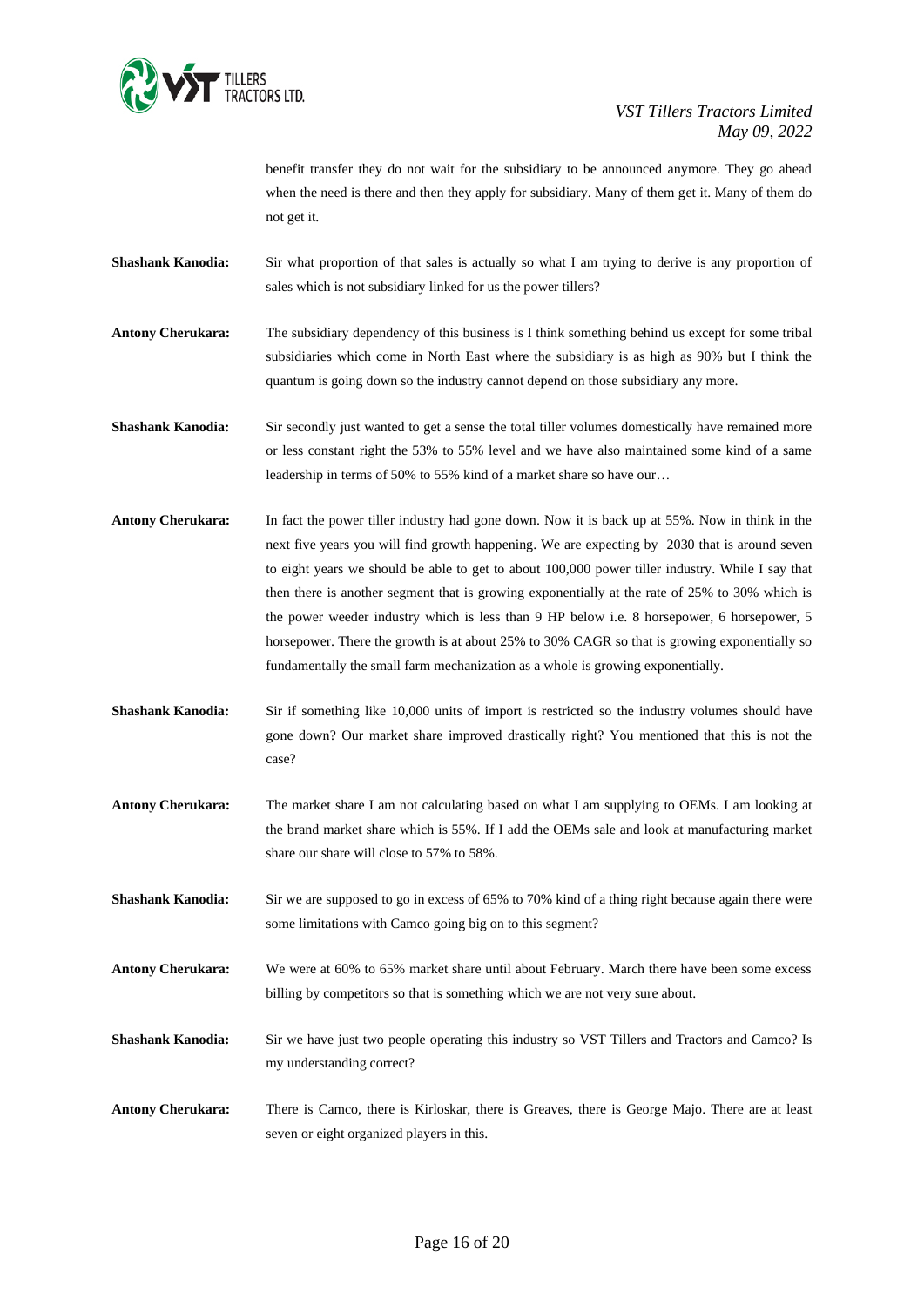

| <b>Shashank Kanodia:</b> | Kirloskar and Greaves were largely who were importing and selling so we were supposed to do<br>contract manufacturing?                                                                                    |
|--------------------------|-----------------------------------------------------------------------------------------------------------------------------------------------------------------------------------------------------------|
| <b>Antony Cherukara:</b> | Kirloskar is manufacturing. Greaves has also invested into manufacturing.                                                                                                                                 |
| <b>Shashank Kanodia:</b> | Where they importing in the initial stage and then gone for manufacturing because of import<br>restriction?                                                                                               |
| <b>Antony Cherukara:</b> | My understanding is Kirloskar has always been manufacturing. Greaves I think they were<br>importing something. I am not too sure about it.                                                                |
| <b>Shashank Kanodia:</b> | Sir what kind of contract manufacturing volumes we are supposed to do this year any ball park<br>guidance?                                                                                                |
| <b>Antony Cherukara:</b> | Around roughly let us say around 3000 numbers.                                                                                                                                                            |
| <b>Shashank Kanodia:</b> | Thank you so much?                                                                                                                                                                                        |
| Moderator:               | Thank you. The next question is from the line of Yognesh Jiswani from Mittal Analytics. Please<br>go ahead.                                                                                               |
| <b>Yognesh Jiswani:</b>  | Thanks for the opportunity. Sir just one question. On the dealers network for our tractors and<br>tillers what was these numbers couple of years back if you could share?                                 |
| <b>Antony Cherukara:</b> | Tillers number of dealers were about 150 to 175 and tractors were around 120 to 130, I am<br>talking about numbers couple of years back.                                                                  |
| <b>Yognesh Jiswani:</b>  | This would be FY2018-FY2019 also or even before that?                                                                                                                                                     |
| <b>Antony Cherukara:</b> | It will be I think FY2019 figures. FY2020 figures yes.                                                                                                                                                    |
| <b>Yognesh Jiswani:</b>  | Sir so the plan that we have to increase tractor dealers from 340 to 800 and similarly doubling the<br>tillers so what is the time line that you are keeping in mind for the execution of the same?       |
| <b>Antony Cherukara:</b> | By FY2025 we want to do that.                                                                                                                                                                             |
| <b>Yognesh Jiswani:</b>  | Sir in term of the OEM contract that you are looking and discussing is there any new order win<br>or anything in the pipeline that you will let us know? I am sorry if I missed in opening<br>commentary? |
| <b>Antony Cherukara:</b> | We do not have any new orders in pipeline. This is a continuous supply agreement with OEM so<br>those agreements are continuing.                                                                          |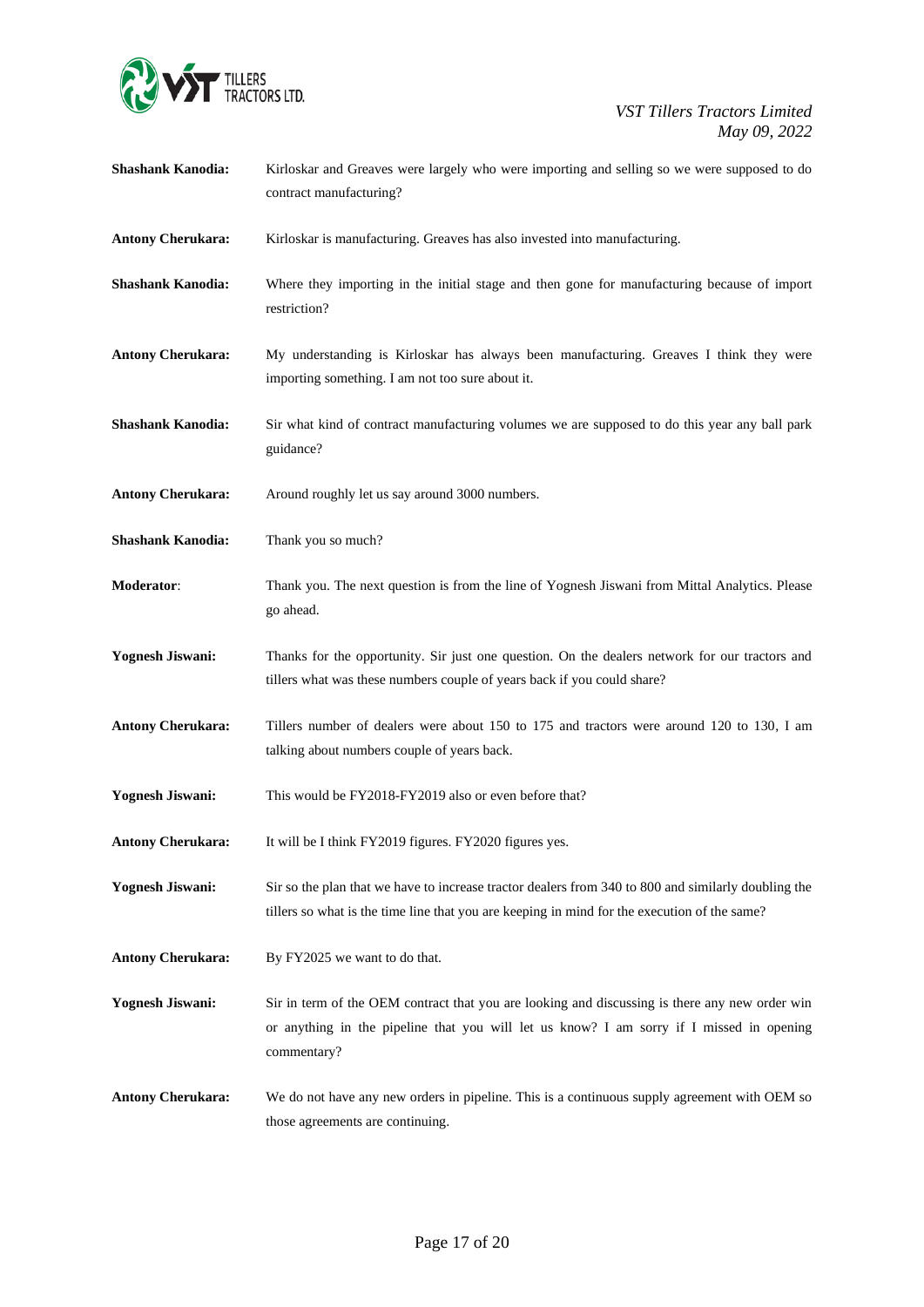

| <b>Yognesh Jiswani:</b>  | Do we have any further potential from the domestic market where we see somebody was<br>importing is now still looking for manufacturing or there is no potential opportunities also?                                                                                                                                                                                                                                                   |
|--------------------------|----------------------------------------------------------------------------------------------------------------------------------------------------------------------------------------------------------------------------------------------------------------------------------------------------------------------------------------------------------------------------------------------------------------------------------------|
| <b>Antony Cherukara:</b> | We are looking at couple of players but nothing is concluded yet.                                                                                                                                                                                                                                                                                                                                                                      |
| <b>Yognesh Jiswani:</b>  | Thank you Sir. I will get back in the queue.                                                                                                                                                                                                                                                                                                                                                                                           |
| Moderator:               | Thank you. The next question is from the line of Devanshu Sampat from Yes Securities. Please<br>go ahead.                                                                                                                                                                                                                                                                                                                              |
| <b>Devanshu Sampat:</b>  | Thank you for the follow-up. Sir two more questions. Sir any update on the power weeder tie up<br>with Pubert and discussions have gone forward?                                                                                                                                                                                                                                                                                       |
| <b>Antony Cherukara:</b> | Yes, that tie up continues. Unfortunately, the physical travel is yet to happen so there is no other<br>news to say around that front.                                                                                                                                                                                                                                                                                                 |
| <b>Devanshu Sampat:</b>  | So the weeders that we are selling right now that is basically just trading in them?                                                                                                                                                                                                                                                                                                                                                   |
| <b>Antony Cherukara:</b> | Right now we are trading in them but we intend to get into manufacturing this year?                                                                                                                                                                                                                                                                                                                                                    |
| <b>Devanshu Sampat:</b>  | Can you give a sense on what the volumes are?                                                                                                                                                                                                                                                                                                                                                                                          |
| <b>Antony Cherukara:</b> | Last year we have done 2100 weeders. This year we should be able to double it.                                                                                                                                                                                                                                                                                                                                                         |
| <b>Devanshu Sampat:</b>  | Can you talk a bit about the agri farms that we have launched the tie up? What are the plans here<br>just in terms of market sizes opportunity and may be if the working capital scenario is different<br>from this can you touch up a bit on this?                                                                                                                                                                                    |
| <b>Antony Cherukara:</b> | This is the distribution vertical that we have launched so the idea is to distribute and build a<br>funnel into rural India. We already have a retailer network of about 1500 to 2000 retailers. We<br>want to build on it. The immediate target is to build about 5000 retailers network in the next two<br>years and start with electric pumps. We will be looking at other opportunities as well in terms of<br>rural distribution. |
| <b>Devanshu Sampat:</b>  | We have done this through a tie up with some one right now?                                                                                                                                                                                                                                                                                                                                                                            |
| <b>Antony Cherukara:</b> | We are not manufacturing. We have tie ups with manufactures.                                                                                                                                                                                                                                                                                                                                                                           |
| <b>Devanshu Sampat:</b>  | What kind of numbers are we talking about over here Sir if we can look at some at least<br>internally what it is?                                                                                                                                                                                                                                                                                                                      |
| <b>Antony Cherukara:</b> | Like I said right now the vertical is being set up. The launch has happened only in two states<br>which is UP and Bihar and we want to focus on that. There is a particular reason why we want to<br>get there because in the North the VST brand is not significantly present. We want to penetrate                                                                                                                                   |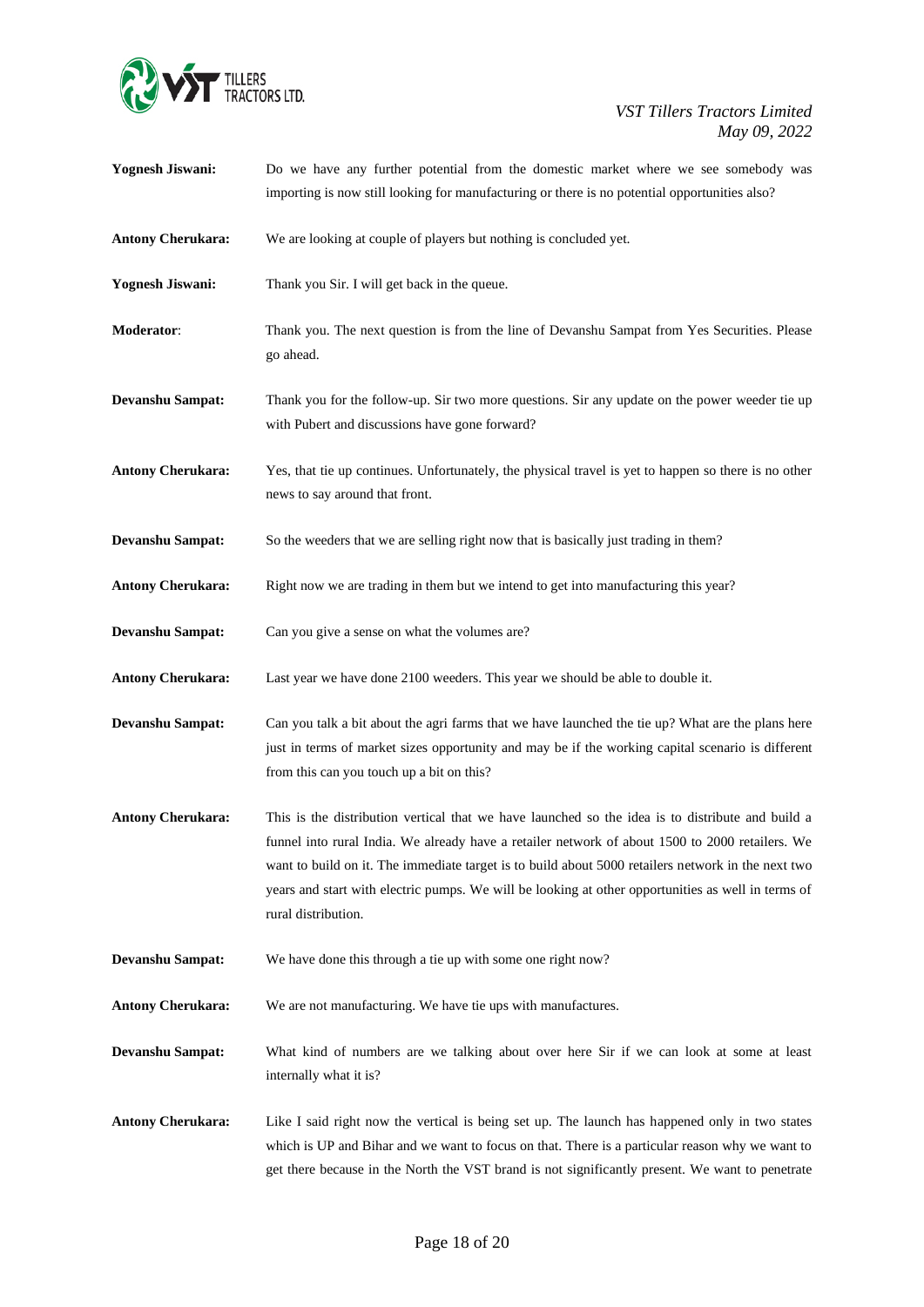

into each household with the VST brand name so we are focused on that front and the focus is on digital distribution. From day one the distribution is managed completely digitally. With the last mile person also using the mobile network to manage the sale so that has been the focus and that focus continues. As it grows, I will keep reporting on that.

- **Devanshu Sampat:** Sure and if you talking about brand building and everything so are we looking at any big spends over here or may be getting an ambassador or something like that?
- **Antony Cherukara:** We have started spending on advertising and brand promotion. Last year we have significantly brought change in the approach towards advertising spends. The new look of the brand probably you are aware. We have brought the new look of the brand. The advertising in TV commercials started last year. We will be building further on it and we will be spending more money digitally in terms of advertising and sales promotion.
- **Devanshu Sampat:** Got it. Thank you again and all the best.
- **Moderator:** Thank you. The next question is from the line of Saket Kapoor from Kapoor & Company. Please go ahead.
- **Saket Kapoor:** Sir the raw materials mix if you could explain what are the key components of it and any forward booking or forward contracts which we undertake at the time of receiving orders? How do we secure our raw materials?
- **Antony Cherukara:** We have some agreements with steel mills. That is one thing but the last one or two years the contract has not really played out because the volatility has been very high. The key areas has been casting, deep metal forging and then of course proprietary item so the volatility has been pretty high. If you see from Q4 of last year to this year casting grey cast iron itself has increased by about 14%. Pig iron if you see is at about 20%. Sheet metal is at about 12%. Forgings are as high as 42% and if you look at other metals aluminium 58%, copper 21% so the volatility has been very high and it has been moving on a month-on-month basis so wherever we have steel mill level tie ups, even in those cases we have faced difficulty because the material was not available so it is a very volatile situation to be frankly.
- **Saket Kapoor:** Out of this revenue mix for the total year Sir how much has been from the spare business we have done for this year?
- **Antony Cherukara:** Spare business I have shared earlier the revenue is at Rs.92 Crores for the year.
- **Saket Kapoor:** What kind of growth are we expecting going forward depending on the base now that the base has increased?
- **Antony Cherukara:** We have grown last year also at about 12% to 13% so we will continue with that growth in that segment on parts and oil alone.